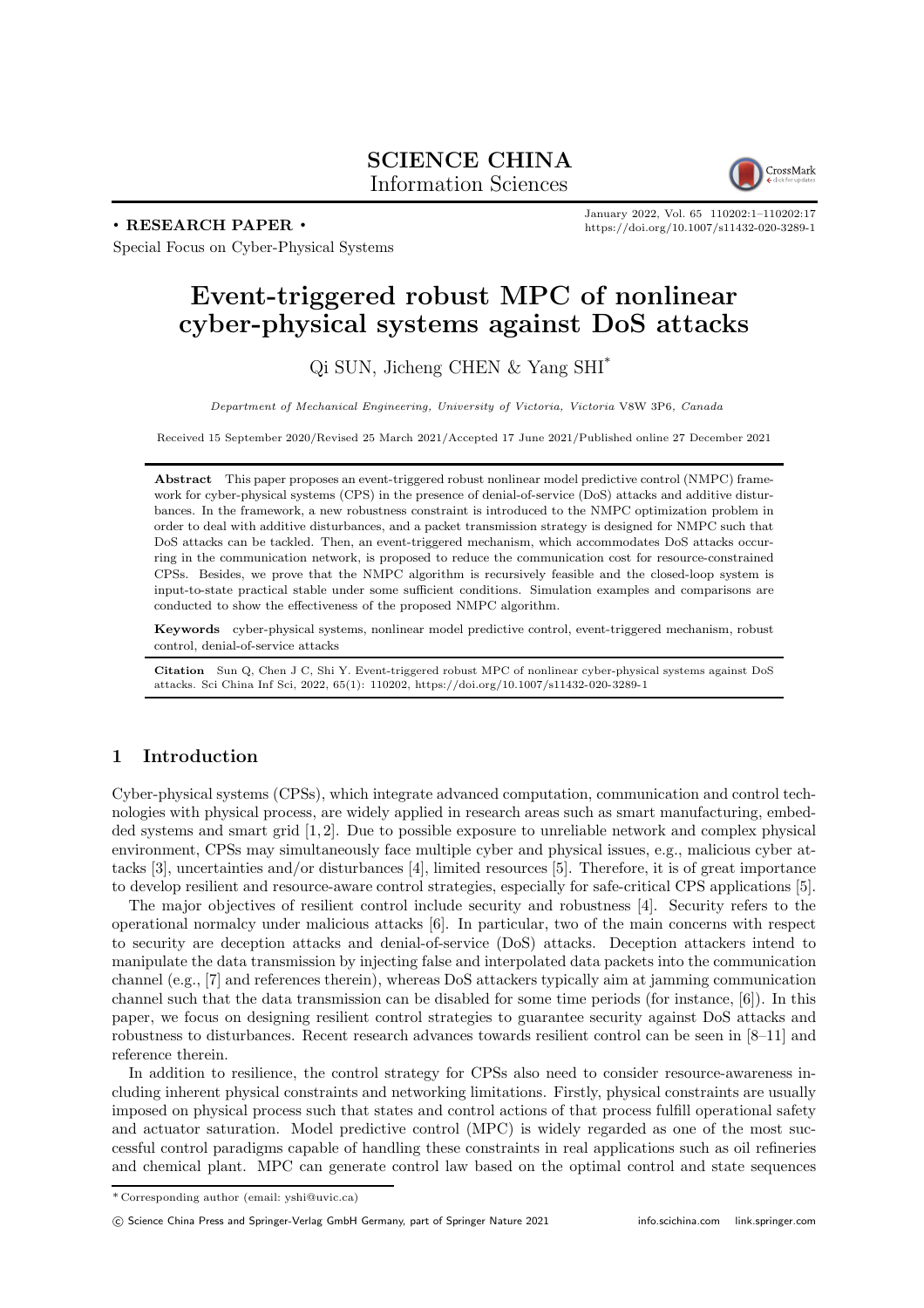obtained by repeatedly solving constrained optimization problems with future system performance as objective functions [\[12\]](#page-15-9). Secondly, networking limitations reveal insufficient communication resources due to imperfect communication channel or limited communication bandwidth [\[13\]](#page-15-10). Since communication in CPSs is generally realized by data packets transmitted at discrete-time instants, the communication resource can become restricted especially when multiple devices share one communication channel. Hence, it is necessary to develop resilient and resource-aware control strategies that can reduce the data transmission without deteriorating stability and desired control performance, even in the presence of DoS attacks.

To fulfill the aforementioned control objectives, we propose an event-triggered robust nonlinear model predictive control (NMPC) strategy, where the packet transmission time instants are determined using an event-triggered mechanism (ETM). The main contributions of this paper are as follows.

(1) A new robustness constraint is designed for the MPC optimization problem in order to tackle additive disturbance. Different from the existing techniques [\[14,](#page-15-11) [15\]](#page-15-12), the proposed robustness constraint is constructed based on the state constraint set rather than the terminal state constraint, which can bring the additional benefit of being able to act as state constraints.

(2) An improved packet transmission strategy is designed for the event-triggered robust NMPC framework, where two dynamic buffers are respectively designed such that the actuator and the ETM can receive real-time control signals and reference states despite the existence of DoS attacks. Based on this transmission strategy, the proposed ETM can save more communication resources than the conventional ETMs since it can accommodate the case when the intervals between any two consecutive triggering instants can be larger than the prediction horizon.

(3) Sufficient conditions for the recursive feasibility of event-triggered robust NMPC and the input-tostate practical stability (ISpS) of the closed-loop system are respectively given. Despite the existence of DoS attacks and additive disturbances, the optimal value function of the NMPC optimization problem can be proved as an ISpS-Lyapunov function.

Related work. In the vast majority of literature on resilient control, two types of DoS attacks have been respectively formulated using deterministic and stochastic settings. The former characterizes attacks by considering attack launching times and durations (e.g., periodic attacks [\[16–](#page-15-13)[18\]](#page-16-1) and time-sequence based attacks [\[19–](#page-16-2)[21\]](#page-16-3)), whereas the latter focuses on stochastic nature of some malicious attackers (e.g., Bernoulli attacks [\[22\]](#page-16-4) and Markov-modulated attacks [\[23\]](#page-16-5)). Deterministic DoS attacks are often believed to be more realistic since attackers do have clear incentives to sabotage control objectives [\[19\]](#page-16-2). In addition, since time-sequence based attacks only impose explicit constraints on the attack duration and/or frequency, periodic DoS attacks can be conveniently modeled using the time-sequence setup [\[19\]](#page-16-2). Throughout this paper, we formulate DoS attacks in the duration-constrained fashion; e.g., [\[21\]](#page-16-3). In [\[16\]](#page-15-13), an event-triggered control of continuous linear time-invariant (LTI) systems under periodic jamming attacks was proposed, where the attack was formulated as a pulse-width modulated (PWM) signal that has a uniform upper bound. In [\[17\]](#page-15-14), the authors presented a relative-threshold triggering condition for event-triggered control of continuous LTI system under periodic DoS attacks in forward and backward channels. In this method, a zero-input strategy was applied due to DoS attacks, whereas the closed-loop stability was derived using the time delay and switched system approach. In [\[18\]](#page-16-1), the periodic DoS attacks are characterized by a cyclic dwell-time switching strategy, by which the resulting augmented system can be transformed to a stable and an unstable subsystems.

The ETM triggering rules rely on the state or output measurements, leading to the so-called Lebesgue sampling based control, i.e., event-triggered control (ETC) [\[24,](#page-16-6) [25\]](#page-16-7). Compared with the conventional periodic control scheme, ETC is effective to avoid unnecessary controller updates without jeopardizing control performance. In particular, the integration of ETM into MPC is more beneficial in terms of communication and computation reduction since MPC usually features heavier computational complexity. Hence, many research efforts on event-triggered MPC (ET-MPC) have been undertaken by [\[14,](#page-15-11)[15,](#page-15-12)[26](#page-16-8)[–28\]](#page-16-9). It is also of great importance to study ET-MPC for safe-critical CPSs since ET-MPC is a promising tool that can exhibit remarkable performance of resource-awareness under imperfect communication networks. However, the related research topics have largely remained unexplored with a few notable exceptions including [\[29–](#page-16-10)[31\]](#page-16-11). Specifically, DoS attacks and deception attacks have been respectively studied by [\[29,](#page-16-10) [30\]](#page-16-12) in periodic sampling-based MPC settings. In order to save the communication resource, the authors in [\[31\]](#page-16-11) have introduced a robust ET-MPC framework for linear time-invariant systems under DoS attacks and additive disturbances, where the closed-loop system was proved to be input-to-state practical stable. Due to fixed-length control packets induced by MPC controllers, the packet transmission strategy in [\[31\]](#page-16-11)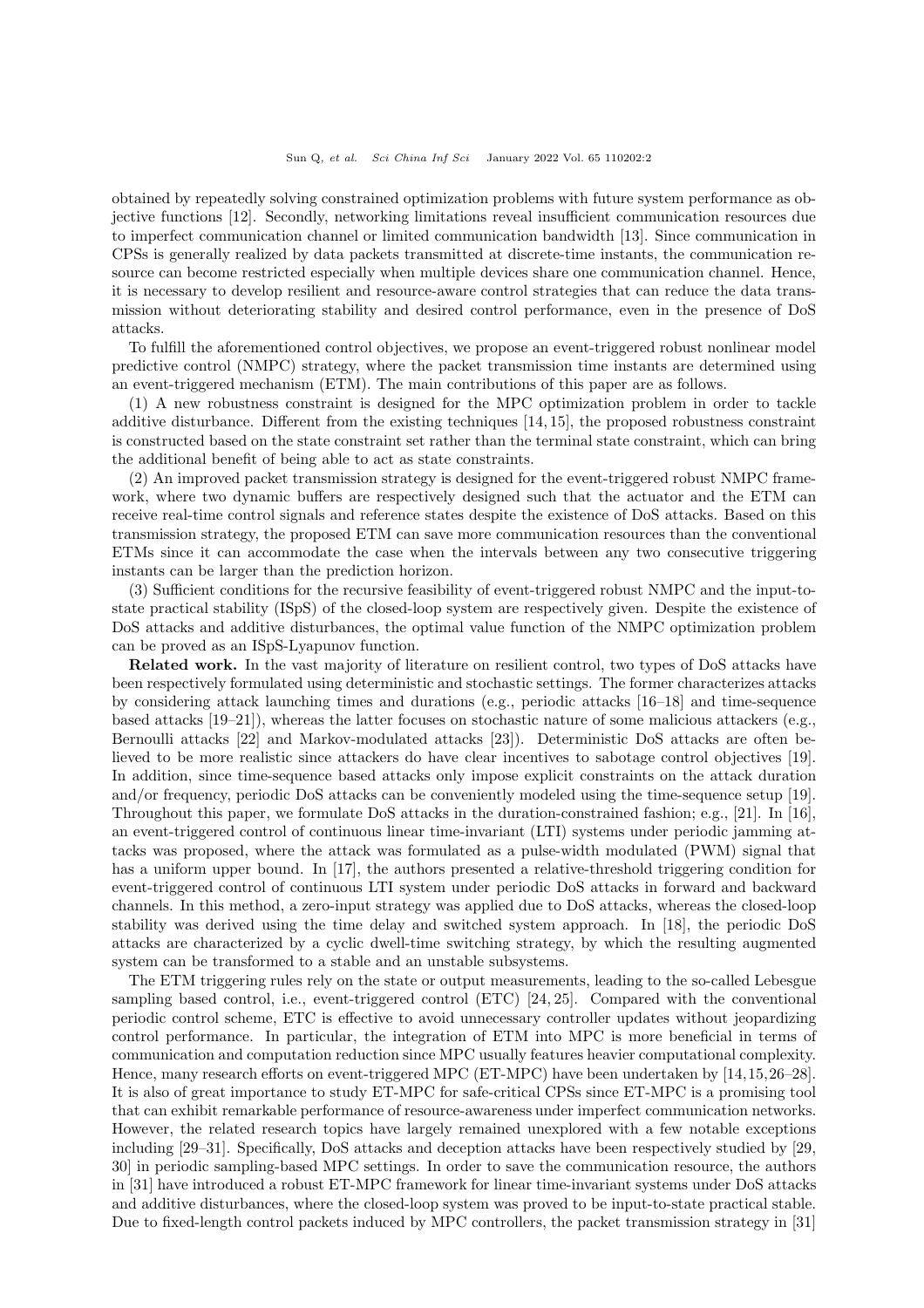may not fit well with resilient and resource-aware control objectives. In this paper, we aim to achieve resilient and resource-aware control objectives for nonlinear CPSs with additive disturbances via an event-triggered robust NMPC framework.

The remainder of this paper is organized as follows. Necessary notations and preliminaries are given in Section [2.](#page-2-0) In Section [3,](#page-3-0) we describe the problem formulation. The event-triggered NMPC scheme is introduced in Section [4.](#page-4-0) Section [5](#page-7-0) presents some sufficient conditions under which the MPC optimization problem is recursively feasible and the closed-loop system is input-to-state practical stable. In Section [6,](#page-13-0) simulation and comparison examples are presented to verify the effectiveness of the proposed strategy. Finally, we conclude this work in Section [7.](#page-15-15)

### <span id="page-2-0"></span>2 Notations and preliminaries

#### 2.1 Notations

All real numbers and all the nonnegative real numbers are respectively denoted by  $\mathbb R$  and  $\mathbb R_{\geq 0}$ . The symbols  $\mathbb{N}_{\geq 0}$  and  $\mathbb{N}_{>0}$  represent the set of all nonnegative integers and the set of all positive integers. Let  $\mathbb{N}_{[a,b]}$  denote all the integers larger than or equal to a and smaller than b. For a real number  $r \in \mathbb{R}$ ,  $[r]$  and  $[r]$  are the greatest and smallest integers around r. For a given matrix X, we use  $X<sup>T</sup>$  and  $X^{-1}$  to denote its transpose and inverse. We write  $X \succ 0$  or  $X \succeq 0$  if X is positive definite (PD) or positive semidefinite (PSD). The largest and smallest eigenvalues of X are denoted by  $\overline{\lambda}(X)$  and  $\lambda(X)$ , respectively. Given a column vector  $x \in \mathbb{R}^n$ ,  $||x||$  represents its Euclidean norm and  $||x||_P := \sqrt{x^T P x}$  is the P-weighted norm. For any set  $\mathbb{X} \subseteq \mathbb{R}^n$ , we define a metric on  $\mathbb{R}^n$  as  $\|\mathbb{X}\| \triangleq \sup_{x \in \mathbb{X}} \|x\|$ . Note that  $\alpha \mathbb{X} \stackrel{\triangle}{=} \{\alpha x : x \in \mathbb{X}\}\$ is elementary-wise multiplication of X, where  $\alpha \in (0,1)$ . Given two functions  $\alpha_1$  and  $\alpha_2, \alpha_1 \circ \alpha_2$  denotes the function composition of these two functions.

#### 2.2 Input-to-state practical stability

Consider the following discrete-time nonlinear perturbed system:

<span id="page-2-1"></span>
$$
x_{k+1} = g(x_k, w_k),\tag{1}
$$

where  $x_k \in \mathbb{R}^n$  and  $w_k \in \mathbb{W} \subset \mathbb{R}^n$  are, respectively, the system state and the unknown but bounded uncertainty with appropriate dimensions; W is a compact set containing the origin in its interior;  $g$ :  $\mathbb{R}^n \times \mathbb{W} \mapsto \mathbb{R}^n$  is a continuous mapping with  $g(0, 0) = 0$ . Note that the disturbance bound can be represented by  $\|\mathbb{W}\| \stackrel{\triangle}{=} \sup_{w \in \mathbb{W}} \|w\|.$ 

**Definition 1.** Let  $K$  denote a class of continuous, positive-definite, and strictly increasing functions, e.g.,  $\alpha \in \mathcal{K}$  means that  $\alpha : \mathbb{R}_{\geqslant 0} \mapsto \mathbb{R}_{\geqslant 0}$  is strictly increasing with  $\alpha(0) = 0$ . A function  $\alpha \in \mathcal{K}$  belongs to class  $\mathcal{K}_{\infty}$  if  $\alpha(r) \to \infty$  as  $r \to \infty$ . A continuous function  $\beta : \mathbb{R}_{\geqslant 0} \times \mathbb{N}_{\geqslant 0} \mapsto \mathbb{R}_{\geqslant 0}$  belongs to class  $\mathcal{KL}$  if: (1)  $\beta(\cdot, s) \in \mathcal{K}$  for each fixed  $s \geq 0$ ; (2)  $\beta(r, \cdot)$  is strictly decreasing with  $\beta(r, s) \to 0$  as  $s \to \infty$  for each fixed  $r \geqslant 0$ .

By virtue of the comparison functions, we recall a very well-known stability definition.

**Definition 2** (ISpS  $[32]$ ). The system in [\(1\)](#page-2-1) is said to be input-to-state practical stable if there exist  $\beta \in \mathcal{KL}, \gamma \in \mathcal{K}$  and a constant  $c \geq 0$  such that, for all  $w \in \mathbb{W}$ , the state trajectory  $x_k$  satisfies

$$
||x_k|| \leq \beta(||x_0||, k) + \gamma(||\mathbb{W}||) + c \tag{2}
$$

for all  $k \in \mathbb{N}$ .

Based on these definitions, we are ready to present the following important ISpS result, which will be used for analyzing the closed-loop stability.

**Lemma 1** ([\[32\]](#page-16-13)). If the system in [\(1\)](#page-2-1) admits a continuous function  $V : \mathbb{R}^n \to \mathbb{R}_{\geqslant 0}$  such that

$$
\underline{\alpha}_V(||x||) \leqslant V(x) \leqslant \bar{\alpha}_V(||x||) + c_1,
$$
  

$$
V(g(x, w)) - V(x) \leqslant -\alpha_V(||x||) + \gamma_V(||W||) + c_2,
$$

where  $\underline{\alpha}_V, \overline{\alpha}_V, \alpha_V \in \mathcal{K}_{\infty}, \gamma_V \in \mathcal{K}$  and  $c_1, c_2 > 0$ , then it is input-to-state practical stable. Besides, V is called an ISpS-Lyapunov function for the system in [\(1\)](#page-2-1).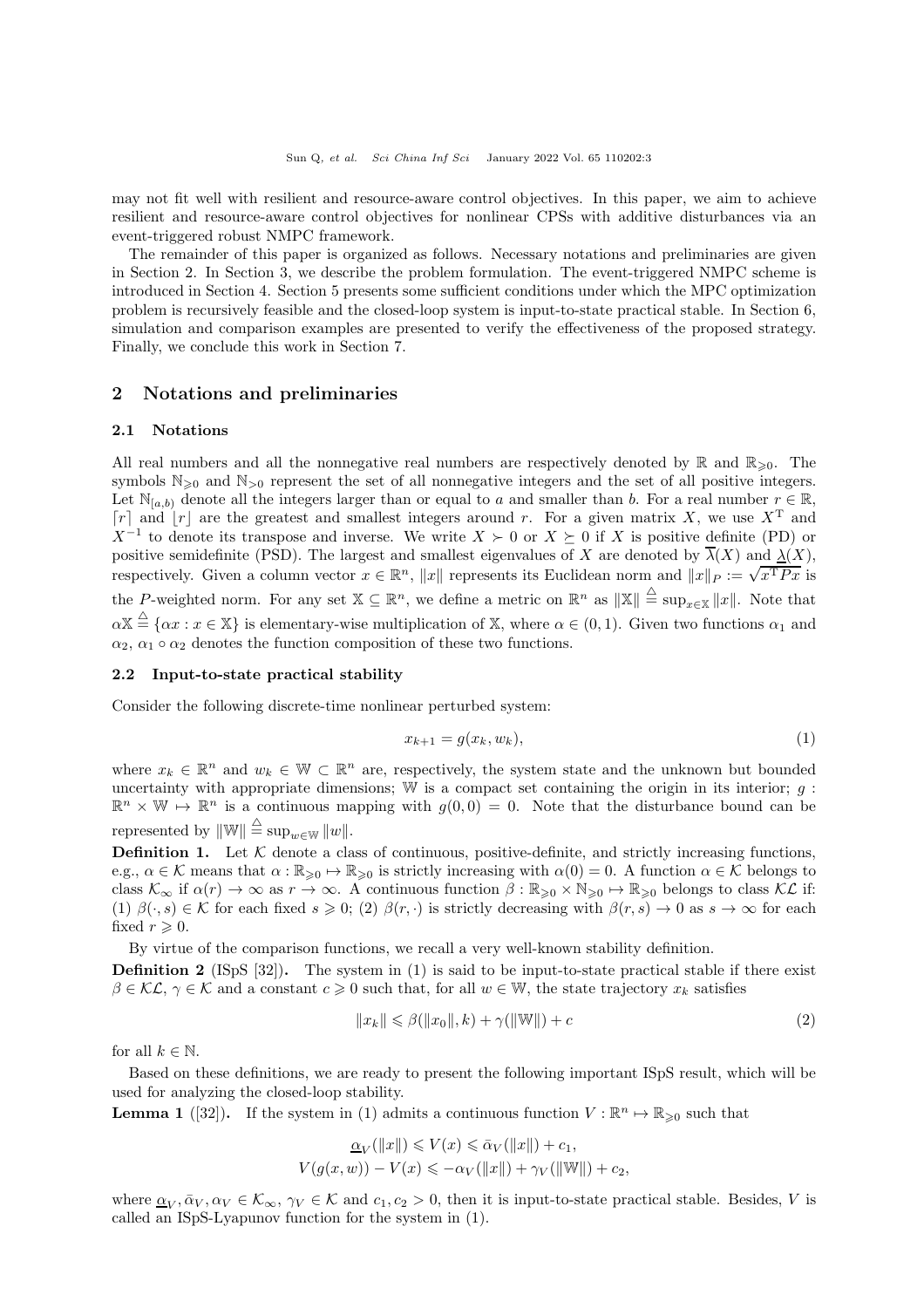### 2.3 DoS attacks

As a common threat to CPSs, DoS attacks are launched by malicious adversaries to compromise communication channel, rendering the CPS information (i.e., control signals) inaccessible from the key CPS components such as the controller. Inspired by [\[19\]](#page-16-2), we model the DoS attack by its launching time instants and durations.

Let  $\mathcal{T}^a \stackrel{\triangle}{=} \{k^a_\ell \in \mathbb{N}_{\geq 0} | \ell \in \mathbb{N}\}\$  and  $\mathcal{D}^a \stackrel{\triangle}{=} \{d^a_\ell \in \mathbb{N}_{\geq 0} | \ell \in \mathbb{N}\}\$  denote, respectively, all the launching time instants and corresponding durations of the DoS attack, where  $\ell$  denotes the  $\ell$ th launching. Using the above configuration, the DoS attack can be properly formulated by a piecewise discrete-time sequence. It is also worth noting that  $d_{\ell}^a < k_{\ell+1}^a - k_{\ell}^a$ , i.e., the time steps between the two consecutive launching time instants must be larger than the  $\ell$ th DoS attack duration. Using the above notations, we can define the total activation time of the DoS attack as

<span id="page-3-1"></span>
$$
\Xi(0,\infty) \stackrel{\triangle}{=} \bigcup_{\ell \in \mathbb{N}} \mathbb{N}_{[k^a_\ell, k^a_\ell + d^a_\ell)} \tag{3}
$$

and consequently define the overall successful transmission time as

<span id="page-3-2"></span>
$$
\Theta(0,\infty) \stackrel{\triangle}{=} \mathbb{N}_{[0,\infty)} \backslash \Xi(0,\infty). \tag{4}
$$

Note that Eqs. [\(3\)](#page-3-1) and [\(4\)](#page-3-2) provide a general way to describe any DoS attack on an infinite horizon. Based on the above formulation, the DoS attack effect on the communication network can be described as an indicator function, i.e.,

$$
\mathbf{1}_{\Xi}(k) = \begin{cases} 1, \ k \in \Xi(0, \infty), \\ 0, \ k \in \Theta(0, \infty), \end{cases} \tag{5}
$$

where  $\mathbf{1}_{\Xi} = 1$  represents the communication channel is blocked and  $\mathbf{1}_{\Xi} = 0$  indicates a successful transmission can be made through this channel.

However, it is practically impossible to evaluate the DoS attack effect on an infinite horizon. Thus, a straightforward concept called the DoS attack duration is adopted, where the DoS attack effect on the communication network can be measured on specific finite horizons (e.g., [\[8\]](#page-15-7)). For any time interval  $[k_0, k] \subset [0, \infty)$ , we introduce the following similar notations:

<span id="page-3-4"></span>
$$
\Xi(k_0, k) \stackrel{\triangle}{=} \Xi(0, \infty) \bigcap \mathbb{N}_{[k_0, k)} \tag{6}
$$

and

$$
\Theta(k_0, k) \stackrel{\triangle}{=} \mathbb{N}_{[k_0, k)} \backslash \Xi(k_0, k), \tag{7}
$$

where  $k_0 \in \mathbb{N}_{\geqslant 0}, k \in \mathbb{N}_{>0}$  and  $k > k_0$ .

## <span id="page-3-0"></span>3 Problem statement

Consider a nonlinear CPS whose dynamics is governed by the following nonlinear discrete-time system:

<span id="page-3-3"></span>
$$
x_{k+1} = f(x_k, u_k) + w_k, \tag{8}
$$

where  $x_k \in \mathbb{X} \subset \mathbb{R}^n$ ,  $u_k \in \mathbb{U} \subset \mathbb{R}^m$ , and  $w_k \in \mathbb{W} \subset \mathbb{R}^n$  are the constrained system state, the constrained control input, and the unknown but bounded additive disturbance, respectively. The nonlinear function  $f: \mathbb{X} \times \mathbb{U} \mapsto \mathbb{R}^n$  is a continuous mapping with  $f(0, 0) = 0$ , where X and U are all compact sets containing the origin.

<span id="page-3-5"></span>**Assumption 1.** For the system in [\(8\)](#page-3-3), the following condition holds for all  $x, z \in \mathbb{X}$  and  $u \in \mathbb{U}$ :

$$
||f(x, u) - f(z, u)|| \le L_f(||x - z||),
$$
\n(9)

where  $L_f$  is the Lipschitz constant.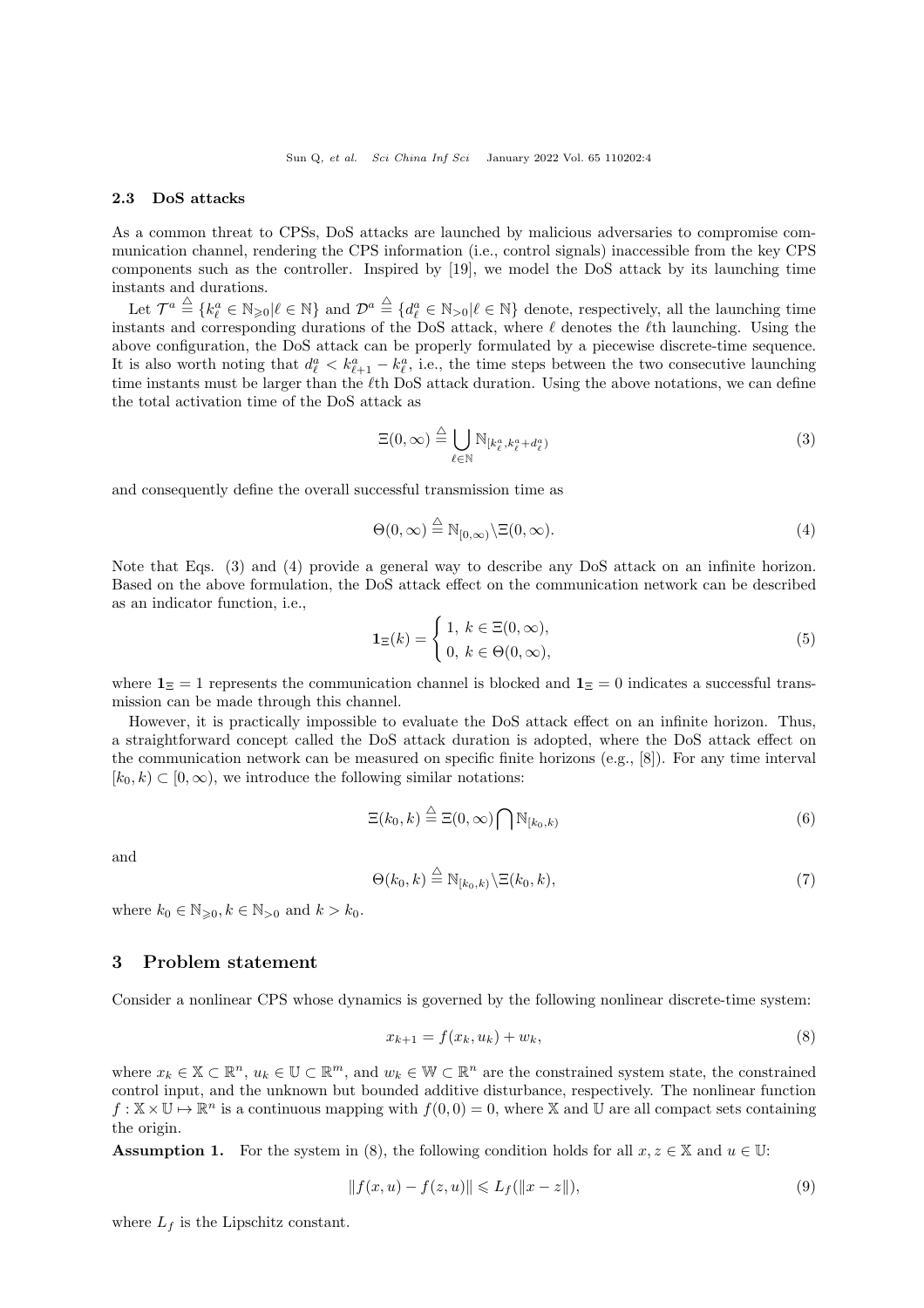The CPS is deployed over a wireless Ethernet-like communication network subject to DoS attacks. The DoS attack can block the information transmission among the CPS components including the remote controller, the actuator and the physical plant. Specifically, we consider DoS attacks occurring at the controller-to-actuator (C-A) communication channel, where the control packets from the remote controller to the actuator can be lost at some time instants. The following assumption from [\[21\]](#page-16-3) is introduced to characterize DoS attacks in terms of the total attack duration.

<span id="page-4-1"></span>Assumption 2. Given the DoS attack induced activation time sequence in [\(6\)](#page-3-4), there exist two constants  $\pi \geqslant 0$  and  $\rho \in (0,1)$  such that

<span id="page-4-3"></span>
$$
\operatorname{card}\left(\Xi(k_0,k)\right) = \sum_{i=k_0}^k \mathbf{1}_{\Xi}(i) \leq \pi + \rho(k - k_0),\tag{10}
$$

where card  $(\Xi(k_0, k))$  denotes the total duration of DoS attacks between time instants  $k_0$  and k. Remark 1. Under the configuration of Assumption [2,](#page-4-1) DoS attacks considered in this paper are allowed to launch at arbitrary time instants. Note that  $\rho$  depicts the ratio of the total attack duration in long time intervals, i.e.,  $\lim_{k \to \infty} \frac{\text{card}(\Xi(k_0,k))}{k-k_0}$  $\frac{(\Xi(k_0,k))}{k-k_0} = \rho$ . The other constant  $\pi$  provides an upper bound of duration for consecutive DoS attacks. In addition, by assuming that all the time instants from  $k_0$  to k are affected by

DoS attacks, we can obtain the maximum duration of attack as  $N_a \triangleq \frac{\Delta}{\pi} \left[ \frac{\pi}{(1 - \rho)} \right]$ .

The control strategy aims at regulating the system state into a small region around the origin in the presence of additive disturbance and DoS attacks that can tamper the C-A communication channel. To fulfill the control objective, an ET-MPC strategy is implemented using an optimization-based controller that computes optimal control and state sequences and an aperiodic scheduling scheme that determines when the system state is sampled and the optimization control problem (OCP) is solved. At each sampling time instant  $k_i$ , the cost function of the OCP is defined as

<span id="page-4-2"></span>
$$
J(x_{k_j}, u_{k_j}) \stackrel{\triangle}{=} \sum_{i=0}^{N_p-1} L(x_{i+k_j|k_j}, u_{i+k_j|k_j}) + V_f(x_{N_p+k_j|k_j}), \qquad (11)
$$

where  $N_p$  is the prediction horizon,  $x_{k_j}$  is the state sampled at  $k_j$ ,  $u_{k_j} \stackrel{\triangle}{=} \{u_{k_j|k_j}, u_{1+k_j|k_j}, \ldots, u_{N_p-1+k_j|k_j}\}$ is the control sequence to be determined,  $x_{i+k_j|k_j}$  is the *i*th predicted state,  $L : \mathbb{X} \times \mathbb{U} \mapsto \mathbb{R}_{\geqslant 0}$  is the stage cost function, and  $V_f : \mathbb{X}_f \mapsto \mathbb{R}_{\geq 0}$  is the terminal cost function. Note that L and  $V_f$  are continuous with  $L(0, 0) = 0$  and  $V_f(0) = 0$ .

Problem 1. The objective of this paper is to design an event-triggered robust NMPC law  $u_k^{\text{ET}} =$  $\mu_{k-k_j}(x_{k_j})$ , which is obtained by minimizing the finite-horizon cost J in [\(11\)](#page-4-2) and determining the sampling instants  $k_j$  with an ETM, such that the following two objectives are met: (1) the designed control law can stabilize the system in [\(8\)](#page-3-3) subject to DoS attacks and additive disturbances; (2) the proposed ETM should ensure that not only the communication consumption is reduced but also the operational normalcy is maintained at all time instants despite DoS attacks.

Remark 2. Due to vulnerability of wireless Ethernet-like communication networks, the CPS information flowing among components of the CPS (e.g., the sensor, the actuator, and the remote controller) can be tampered with by malicious DoS attacks. In such case, the control signal updates will be transmitted over erasure communication channels such that the controlled system cannot get the control signals from the remote controller at some time instants. Therefore, when the system in (8) is under DoS attacks, the actual applied control law will be inevitably affected by DoS attacks (e.g., some control signals have to be zero or kept with zero-order-hold), which will often cause severe adverse effects such as significant control performance degradation or even system destabilization.

# <span id="page-4-0"></span>4 Event-triggered NMPC under DoS attacks

In this section, we propose an ET-MPC framework under DoS attacks (see Figure [1\)](#page-5-0). Firstly, the MPC optimization problem is designed using a new robustness constraint, where the optimal solutions (i.e., the optimal control sequence and optimal state sequence) can be computed in the cyber layer and sent to the actuator via a communication network. Secondly, the packet transmission strategy is presented, where the dynamic buffer mechanism is introduced to compensate the adverse effect induced by DoS attacks.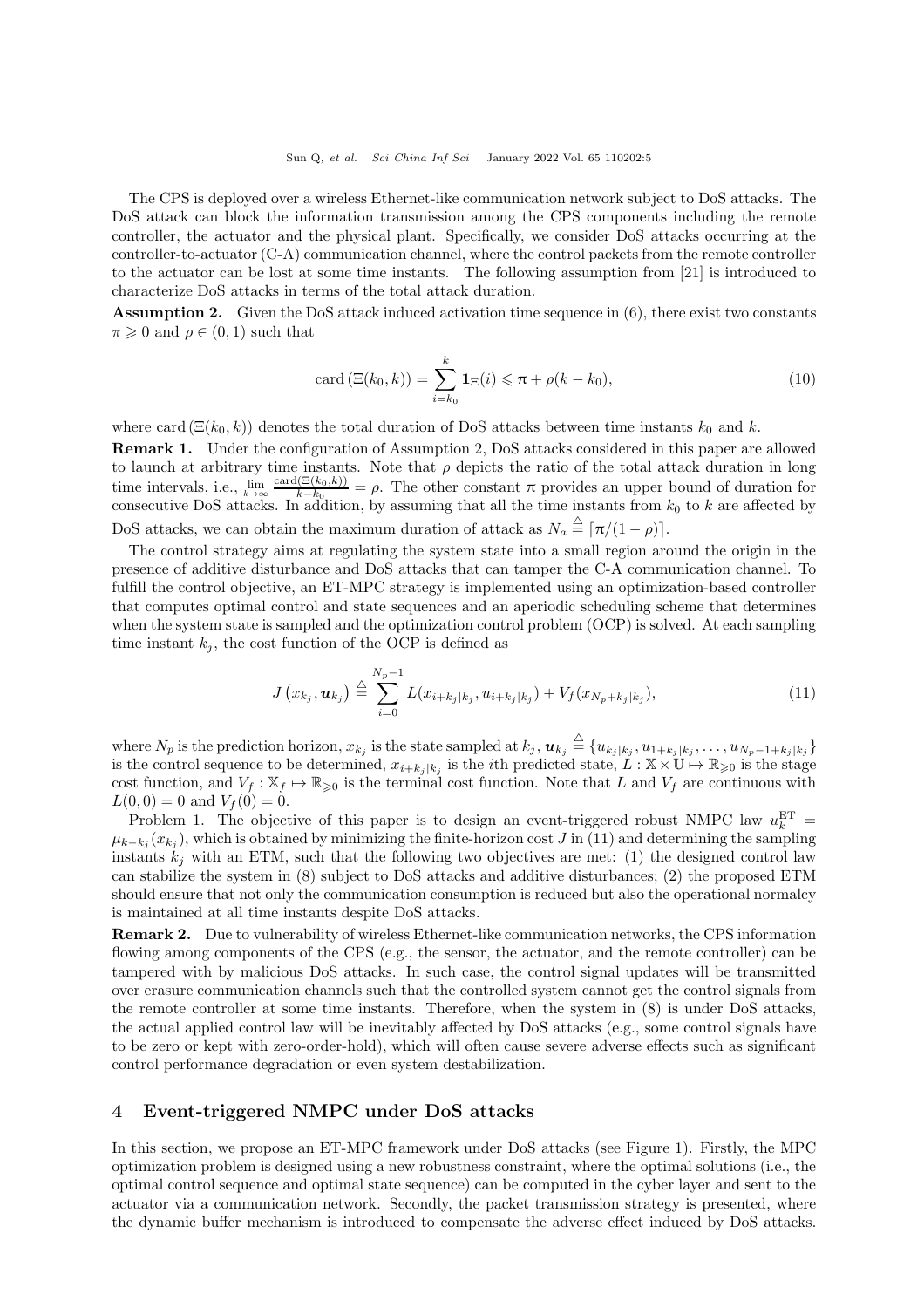<span id="page-5-0"></span>

Figure 1 (Color online) The ET-MPC scheme under DoS attacks. The physical layer consists of the plant, the actuator and the sensor. The cyber layer includes the MPC controller and the ETM. Two dynamic buffers are located respectively in the actuator and the ETM in order to provide real-time control signals and the reference states.

Based on the optimal solutions, there are two dynamic buffers respectively generated at the actuator side and the ETM side. Thirdly, the ETM is designed by continuously checking the discrepancy between the real state and the reference state from the ETM buffer, which aims at reducing the communication power consumption. Finally, we formulate the explicit control law by using the control signals from the actuator buffer.

#### 4.1 Constrained optimization problem

For the nonlinear system in [\(8\)](#page-3-3), the corresponding OCP can be formulated as

$$
\boldsymbol{u}_{k_j}^* = \arg\min_{\boldsymbol{u}\in\mathbb{U}^{N_p}} J\left(x_{k_j}, \boldsymbol{u}_{k_j}\right) \tag{12a}
$$

$$
\text{s.t.} \quad x_{k_j|k_j} = x_{k_j},\tag{12b}
$$

$$
x_{i+1+k_j|k_j} = f(x_{i+k_j|k_j}, u_{i+k_j|k_j}),
$$
\n(12c)

<span id="page-5-2"></span><span id="page-5-1"></span>
$$
x_{i+k_j|k_j} \in \left(1 - \frac{i}{N_p} \zeta\right) \mathbb{X},\tag{12d}
$$

$$
u_{i+k_j|k_j} \in \mathbb{U}, i \in \mathbb{N}_{[0,N_p)},
$$
\n
$$
(12e)
$$

$$
x_{N_p+k_j|k_j} \in \xi \mathbb{X}_f,\tag{12f}
$$

where U is the control constraint, X is the state constraint,  $\xi X_f$  is the terminal constraint, and  $\zeta, \xi \in (0, 1)$ are scaling parameters for the robustness constraint in [\(12d\)](#page-5-1) and terminal constraint. It is worth noting that we require the proper design for  $\zeta$  such that  $\mathbb{X}_f \subset (1 - \zeta)\mathbb{X}$ , since the robustness constraint needs to obey the terminal constraint. In addition, we also have  $\|\xi\mathbb{X}_f\| = \xi \|\mathbb{X}_f\|$ . By solving the OCP at  $k_j$ , we obtain the optimal control sequence and the optimal state sequence as  $u_{k_j}^*$  $\triangleq$ 

 ${u^*_{k_j|k_j}, u^*_{1+k_j|k_j}, \ldots, u^*_{N_p-1+k_j|k_j}}$  and  $\mathbf{x}^*_{k_j}$  $\triangleq \{x_{k_j|k_j}^*, x_{1+k_j|k_j}^*, \ldots, x_{N_p+k_j|k_j}^*\},$  respectively. Note that the OCP can be efficiently solved by using a direct multiple shooting method, where all the elements in the above two sequences are treated as decision variables.

### 4.2 Packet transmission strategy

At each sampling instant  $k_j$ , the MPC controller generates an optimal control sequence  $u_{k_j}^*$  with appropriately chosen prediction horizon  $N_p$ . Then, this control sequence will be sent to the actuator through the C-A channel. The sequence transmission is implemented by using a TCP-like protocol, which can send back an acknowledgement (ACK) signal to the MPC controller if a successful transmission is verified [\[33\]](#page-16-14). In other words, the controller can always know, in real-time, whether its current transmission to the actuator is successful or not via the TCP-like protocol.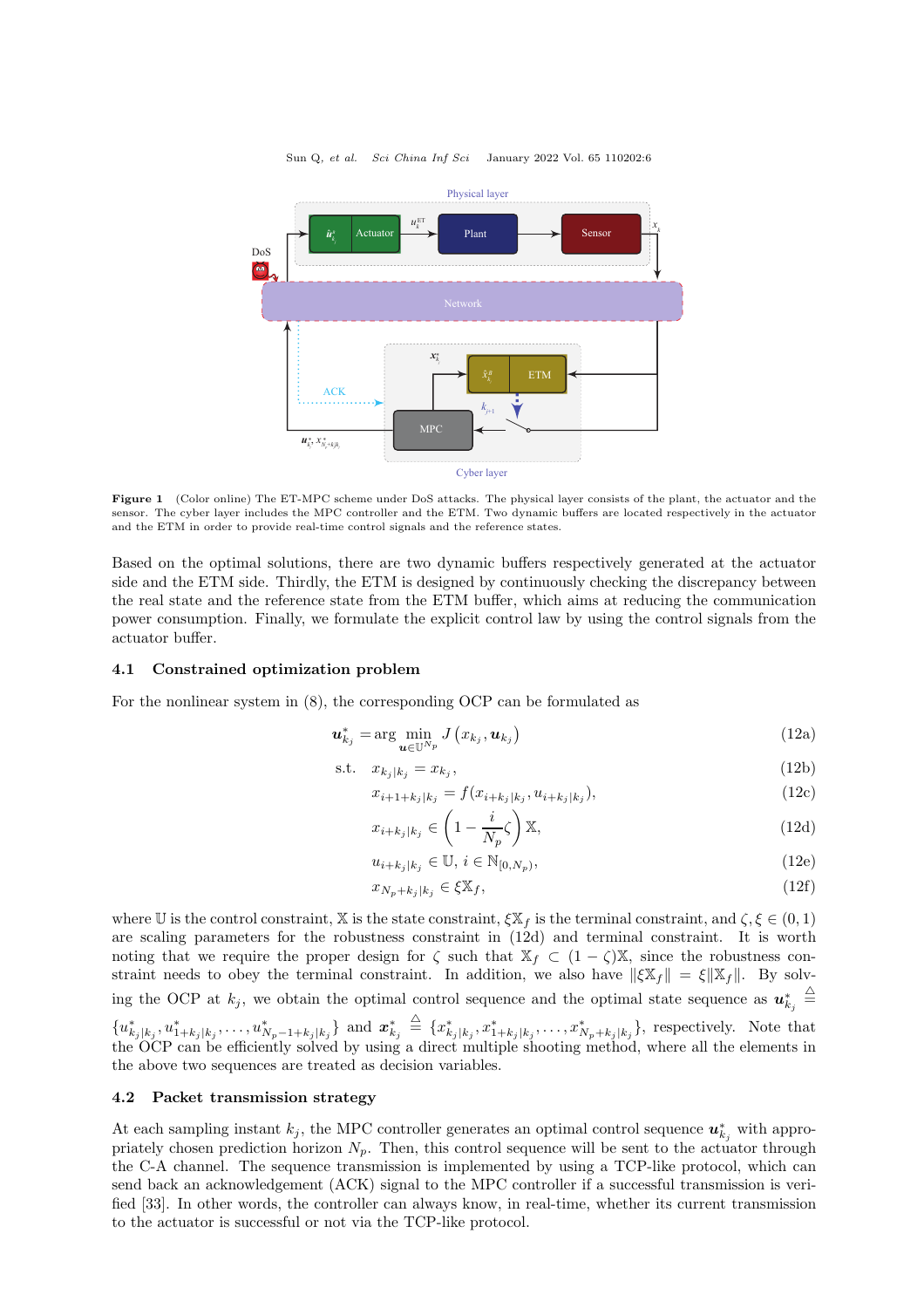In order to deal with packet dropouts induced by DoS attacks, we propose to use a dynamic buffer mechanism aiming to not only generate the real-time control signal for the actuator but also generate the reference state for the ETM. How the mechanism works with the actuator and the ETM will be introduced later in Subsections [4.](#page-4-0)3 and [4.](#page-4-0)4. Before that, we give the detailed explanation of the proposed buffer mechanism. In the mechanism, there are two dynamic buffers (i.e.,  $\hat{\bm{u}}_{k_j}^B$  and  $\hat{\bm{x}}_{k_j}^B$ ) designed using the optimal control and state sequences obtained by solving OCP at  $k_j$ . Specifically,  $\hat{\bm{u}}_{k_j}^B$  is designed for generating real-time control signals, where each of its component is

<span id="page-6-1"></span>
$$
\hat{u}_{k|k_j}^B = \begin{cases} u_{k|k_j}^*, & \text{if } k \in \mathbb{N}_{[k_j, N_p + k_j)}, \\ \kappa_f(\hat{x}_{k|k_j}), & \text{if } k \in \mathbb{N}_{[N_p + k_j, \infty)}.\end{cases}
$$
\n(13)

 $\hat{\bm{x}}_{k_j}^B$  is designed for generating reference states to ETM, where each of its component is

<span id="page-6-2"></span>
$$
\hat{x}_{k|k_j}^B = \begin{cases} x_{k|k_j}^*, & \text{if } k \in \mathbb{N}_{[k_j+1, N_p+1+k_j)},\\ \hat{x}_{k|k_j}, & \text{if } k \in \mathbb{N}_{[N_p+1+k_j,\infty)}. \end{cases} (14)
$$

Note that the dynamic model  $\hat{x}_{k+1|k_j} = f(\hat{x}_{k|k_j}, \kappa_j(\hat{x}_{k|k_j})), \forall k \in \mathbb{N}_{[N_p+k_j,\infty)}$  with  $\hat{x}_{N_p+k_j|k_j} \stackrel{\triangle}{=} x^*_{N_p+k_j|k_j}$  has been used, where  $\kappa_f$  is the terminal control law defined in Assumption [3.](#page-9-0) At any time in  $k \in \mathbb{N}_{[k_j,\infty)}$ , the dynamic buffers are able to generate corresponding signals (i.e.,  $\hat{u}_{k|k_j}^B$  and  $\hat{x}_{k|k_j}^B$ ), thanks to the dynamic model used in constructing these two buffers.

Remark 3. Different from the conventional buffer mechanisms in [\[29,](#page-16-10) [33,](#page-16-14) [34\]](#page-16-15), we apply a dynamic one, where the real-time control signal is generated based on the latest received optimal control sequence and the terminal control law. Specifically, the conventional buffers have fixed sizes subject to the prediction horizon  $N_p$  because they only use the optimal control sequence, while our proposed buffers have varying sizes since they supplement the optimal control sequence with dynamically generated control signals. Therefore, there could be still control signals generated at the actuator side even if the time interval between the current time instant and the last sampling instant is larger than the prediction horizon. This feature of the dynamic buffer is important to deal with DoS attacks since DoS attacks may tamper the communication channel such that the sampling interval can exceed the prediction horizon.

### 4.3 Resilient event-triggering condition

In order to alleviate the communication load and reduce the network transmission, an event-triggered scheduler is introduced to determine the sampling instants  $\{k_0, k_1, \ldots, k_j, \ldots\}, j \in \mathbb{N}$  at which the optimization problem will be solved and consequently the control packets will be transmitted. The ETM receives the ACK signal, the measured system state and the reference state from the dynamic buffer. Based on the above formulation, the triggering condition can be designed as

<span id="page-6-0"></span>
$$
k_{j+1} = \inf \left\{ k \in \Theta(k_j + 1, \infty) : \|x_k - \hat{x}_{k|k_j}^B\| \geq \sigma \right\},\tag{15}
$$

where  $\sigma$  is the triggering level to be designed. Due to the presence of DoS attacks, an additional condition, i.e.,  $k_{i+1} \in \Theta(k_i+1, \infty)$ , is applied for guaranteeing that the control input sequence can be successfully transmitted. This condition ensures that the sampling instants are not being attacked by DoS and the minimum sampling interval is larger than one.

Compared with the conventional periodic sampling scheme, the aperiodic setting provides more flexibility on avoiding unnecessary control updates, especially for the case when the computationally demanded OCP [\(12\)](#page-5-2) has to be frequently solved. Similar event-triggering conditions can be found in [\[14,](#page-15-11) [15\]](#page-15-12). However, unlike the existing mechanisms, our ETM does not enforce an explicit upper bound between two consecutive sampling instants  $k_{j+1}$  and  $k_j$ , which can potentially produce larger triggering intervals such that more communicational resources can be saved.

Remark 4. The main difference between self-triggered mechanism (STM) and ETM is that ETM needs to continuously check the system state in order to generate the next triggered time instant, whereas STM determines the next triggered time instant based on the current state. That is to say, the triggered time instant  $k_j$  generated by ETM is a function of real system state (i.e.,  $x_k$ ), while the one generated by STM is a function of last sampled system state (i.e.,  $x_{k_{j-1}}$ ). Therefore, STM can potentially reduce more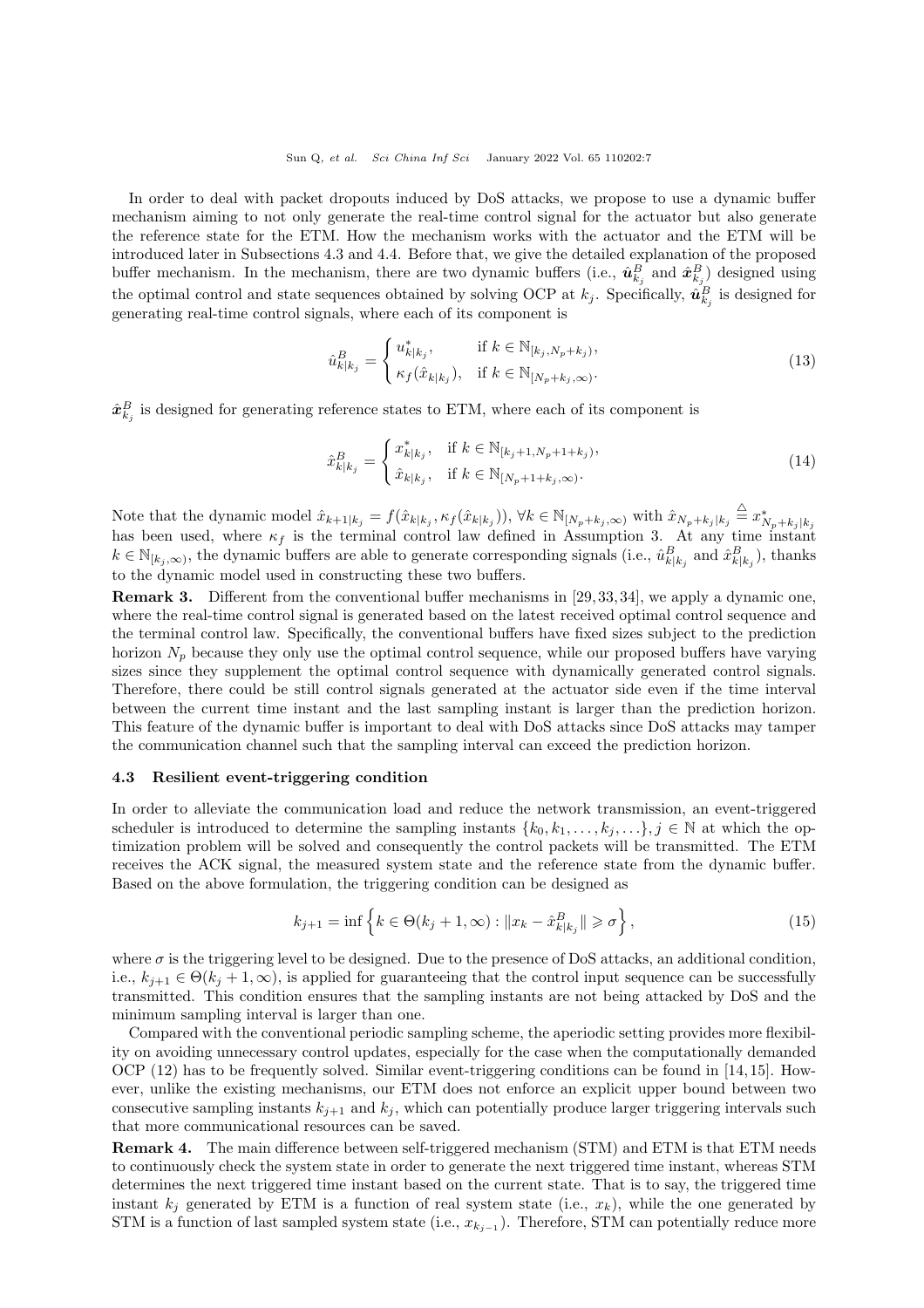communication power consumption compared with ETM. However, it may not be a very good choice to use STM when the DoS attack is present. This is because the DoS attack may occur between the triggered time instants. STM cannot handle this behavior since it lacks the proactive state measuring capability like ETM. Although STM may provide better network performance, we use ETM in order to deal with DoS attacks.

### 4.4 Explicit control law

Based on the MPC optimization problem, the buffer mechanism and the resilient event-triggering condition, the resultant control law can be written as

$$
u_k^{\text{ET}} \stackrel{\triangle}{=} \hat{u}_{k|k_j}^B, \quad k \in \mathbb{N}_{[k_j, k_{j+1})},\tag{16}
$$

where  $\{k_0, k_1, \ldots, k_j, \ldots\}$  denotes all the triggered time instants generated by [\(15\)](#page-6-0). Then the closed-loop system can be formally given by

<span id="page-7-3"></span>
$$
x_{k+1} = f(x_k, u_k^{\text{ET}}) + w_k, \quad k \in \mathbb{N}_{[k_j, k_{j+1})}.
$$
\n(17)

For a clear view of the event-triggered robust NMPC framework, we provide the detailed procedures as shown in Algorithm [1.](#page-7-1)

<span id="page-7-1"></span>Algorithm 1 Event-triggered robust NMPC under DoS attacks **Input:** Initial state  $x_0$ ; the DoS attack satisfying [\(10\)](#page-4-3); the time instant  $k = k_0 = 0$ ; j = 0; the terminal control law  $\kappa_f$ . 1: repeat 2: Sample the system state at  $k_j$  and solve OCP at  $k_j$ ; 3: Construct the dynamic buffers  $\hat{\mathbf{u}}_{k_j}^B$  and  $\hat{\mathbf{x}}_{k_j}^B$  according to [\(13\)](#page-6-1) and [\(14\)](#page-6-2); 4: while The condition in [\(15\)](#page-6-0) is not triggered do<br>5: Apply  $\hat{u}_{k|k}^B$ , to the system in (8); 5: Apply  $\hat{u}_{k|k_j}^B$  to the system in [\(8\)](#page-3-3); 6:  $k = k + 1;$ 7: end while 8: Obtain the next triggered time instant  $k_{j+1}$  using [\(15\)](#page-6-0); 9:  $i = i + 1$ ; 10: until The control objective is achieved.

Remark 5. Through the proposed elaborate design of the ET-MPC scheme, the negative effect arising from the DoS attack can be significantly and proactively alleviated. In this scheme, we develop two strategies for dealing with DoS attacks. (1) The first one is the packet transmission strategy based on optimal control and predicted state sequences obtained by solving MPC optimization problem. Using this strategy, we can design two dynamic buffers that can not only generate the real-time control signals to the actuator but also generate the reference states to ETM. In particular, these two buffers can be generated via the dynamic model in order to tackle DoS attacks. (2) The second one is the resilient eventtriggering condition based on checking the discrepancy between the real state and the reference state. In this condition, we apply the dynamic buffer to the ETM in order to deal with DoS attacks. Besides, by using the dynamic buffer, we can also remove the explicit upper bound of the triggered sampling interval, which is able to save more communication resources compared with existing ETMs. Thanks to these two proposed strategies, the proposed robust NMPC can achieve better performance, compared with the case of applying conventional ET-MPC.

### <span id="page-7-0"></span>5 Theoretical analysis

In this section, we first derive sufficient conditions for ensuring the recursive feasibility of OCP [\(12\)](#page-5-2). Then, the closed-loop stability in the sense of ISpS is investigated for the closed-loop system in the presence of DoS attacks and additive disturbance. Before proceeding, we show some important properties of the ETM in the following lemma.

<span id="page-7-2"></span>Lemma 2. Suppose that Assumptions [1](#page-3-5) and [2](#page-4-1) hold. Given the ETM [\(15\)](#page-6-0) and the DoS attack duration constraint [\(10\)](#page-4-3), the following two statements hold true.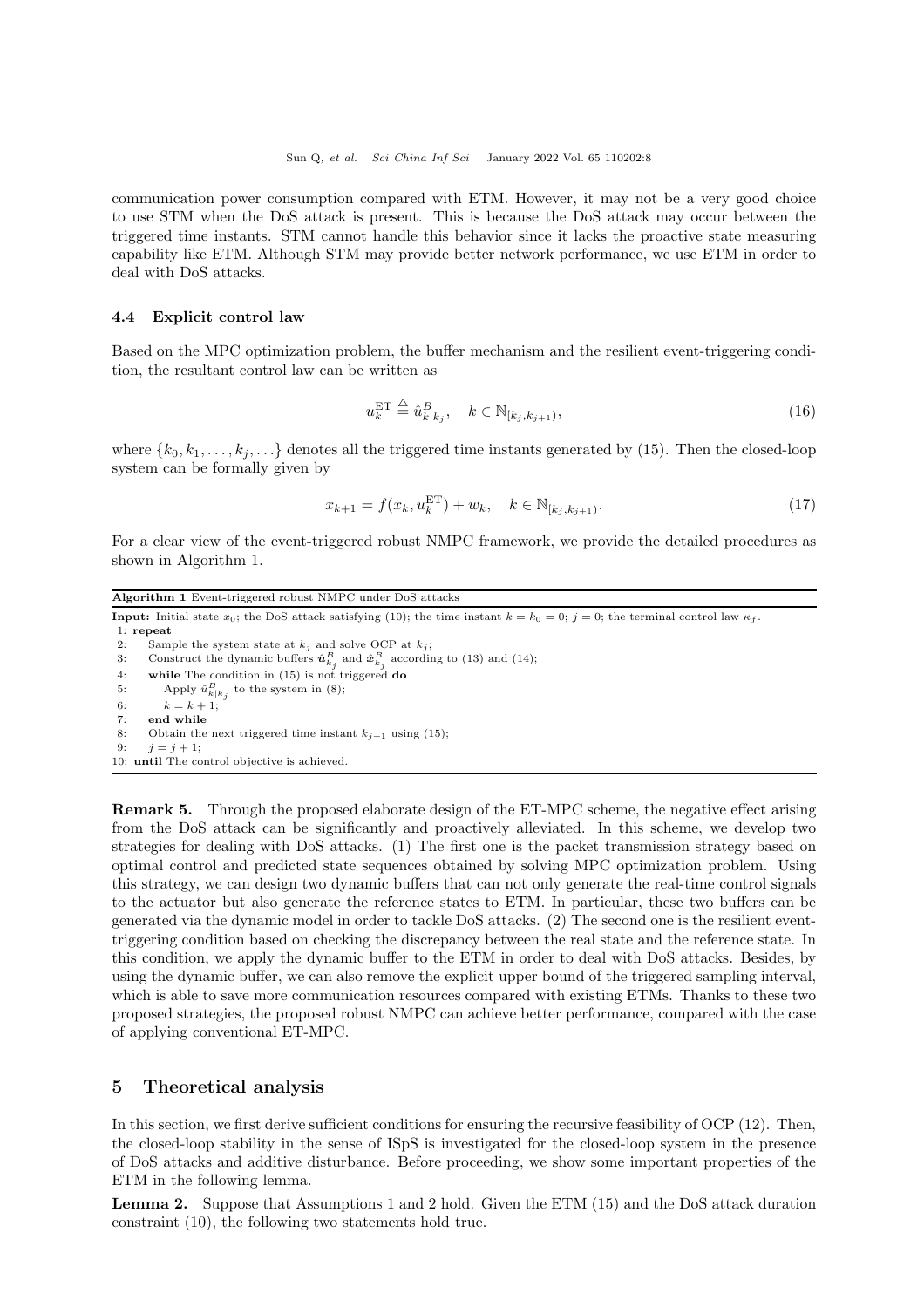(a) The time interval between any two consecutive triggered time instants  $k_{j+1}$  and  $k_j$  satisfies

<span id="page-8-0"></span>
$$
\inf_{j \in \mathbb{N}} \{k_{j+1} - k_j\} \geqslant \begin{cases} \frac{\ln(\sigma(L_f - 1)/\|\mathbb{W}\| + 1)}{\ln(L_f)}, \text{ if } L_f \neq 1, \\ \frac{\sigma}{\|\mathbb{W}\|}, \text{ if } L_f = 1. \end{cases} \tag{18}
$$

(b) The difference between the actual state  $x_{k_{j+1}}$  and the reference state  $\hat{x}_{k_{j+1}|k_j}^B$  is upper bounded as follows:

<span id="page-8-1"></span>
$$
\sup_{j \in \mathbb{N}} \{ \|x_{k_{j+1}} - \hat{x}_{k_{j+1}|k_j}^B\| \} \leqslant L_f^{N_a + 1} \sigma + \sum_{i=0}^{N_a} L_f^i \|\mathbb{W}\|, \tag{19}
$$

where  $N_a \stackrel{\triangle}{=} \lceil \pi/(1-\rho) \rceil$ .

Proof. Without loss of generality, we consider the two state trajectories (i.e., the real state trajectory  $x_k$  and the reference state trajectory  $\hat{x}_{k|k_j}^B$  on the time interval between any two consecutive triggered time instants  $k_j$  and  $k_{j+1}$ . By solving OCP at  $k_j$ , one can get an optimal control sequence  $u_{k_j}^*$  and its corresponding optimal state trajectory  $x_{k_j}^*$ . From the buffer mechanisms, we can have  $\hat{x}_{k+1|k_j}^B$  $f(\hat{x}_{k|k_j}^B, \hat{u}_{k|k_j}^B)$ . Because we apply the control input signals stored in  $\hat{u}_{k_j}^B$  to the plant, the real state trajectory evolves as  $x_{k+1} = f(x_k, \hat{u}_{k|k_j}^B) + w_k$ , where  $w_k \in \mathbb{W}$ .

Then we show the first result by investigating the error between the real state trajectory  $x_k$  and the reference state trajectory  $\hat{x}_{k|k_j}^B$  on  $k \in \mathbb{N}_{[k_j+1,k_{j+1})}$ . With the help of Lipschitz continuity, one can have

$$
||x_{k} - \hat{x}_{k|k_{j}}^{B}||
$$
  
\n
$$
\leq ||f(x_{k-1}, \hat{u}_{k-1|k_{j}}^{B}) - f(\hat{x}_{k-1|k_{j}}^{B}, \hat{u}_{k-1|k_{j}}^{B})|| + ||w_{k-1}||
$$
  
\n
$$
\leq L_{f} ||x_{k-1} - \hat{x}_{k-1|k_{j}}^{B}|| + ||\mathbb{W}||
$$
  
\n
$$
\leq L_{f}^{k-k_{j}-1} ||x_{k_{j}} - \hat{x}_{k_{j}|k_{j}}^{B}|| + \cdots + L_{f}||\mathbb{W}|| + ||\mathbb{W}||
$$
  
\n
$$
\leq \sum_{i=0}^{k-k_{j}-1} L_{f}^{i} ||\mathbb{W}||.
$$

Combining the triggering condition [\(15\)](#page-6-0) with the above inequality yields

$$
\frac{L_f^{k_{j+1}-k_j}-1}{L_f-1} \|\mathbb{W}\| \geqslant \sigma
$$

for  $L_f \neq 1$ , and

$$
(k_{j+1}-k_j)\|\mathbb{W}\|\geqslant \sigma
$$

for  $L_f = 1$ . From the above inequalities, we can obtain [\(18\)](#page-8-0).

To prove the second result in [\(19\)](#page-8-1), we use contradiction. Suppose that  $k_j$  and  $k_{j+1}$  are a pair of two consecutive triggered time instants such that Eq. [\(19\)](#page-8-1) does not hold. Due to Lipschitz continuity, one can obtain

$$
\|x_{k_{j+1}}-\hat{x}_{k_{j+1}|k_j}^B\|\leqslant L_f^{N_a+1}\|x_{k_{j+1}-N_a-1}-\hat{x}_{k_{j+1}-N_a-1|k_j}^B\|+\sum_{i=0}^{N_a}L_f^i\|\mathbb{W}\|.
$$

Since we assume that Eq. [\(19\)](#page-8-1) does not hold, it follows

$$
\left\| x_{k_{j+1}-N_a-1} - \hat{x}_{k_{j+1}-N_a-1|k_j}^B \right\| > \sigma.
$$

Then there must exist another triggered time instant between  $k_j$  and  $k_{j+1}$ . However, this contradicts the fact that  $k_j$  and  $k_{j+1}$  are consecutive triggered time instants. Therefore, we have proven that the condition in [\(19\)](#page-8-1) holds.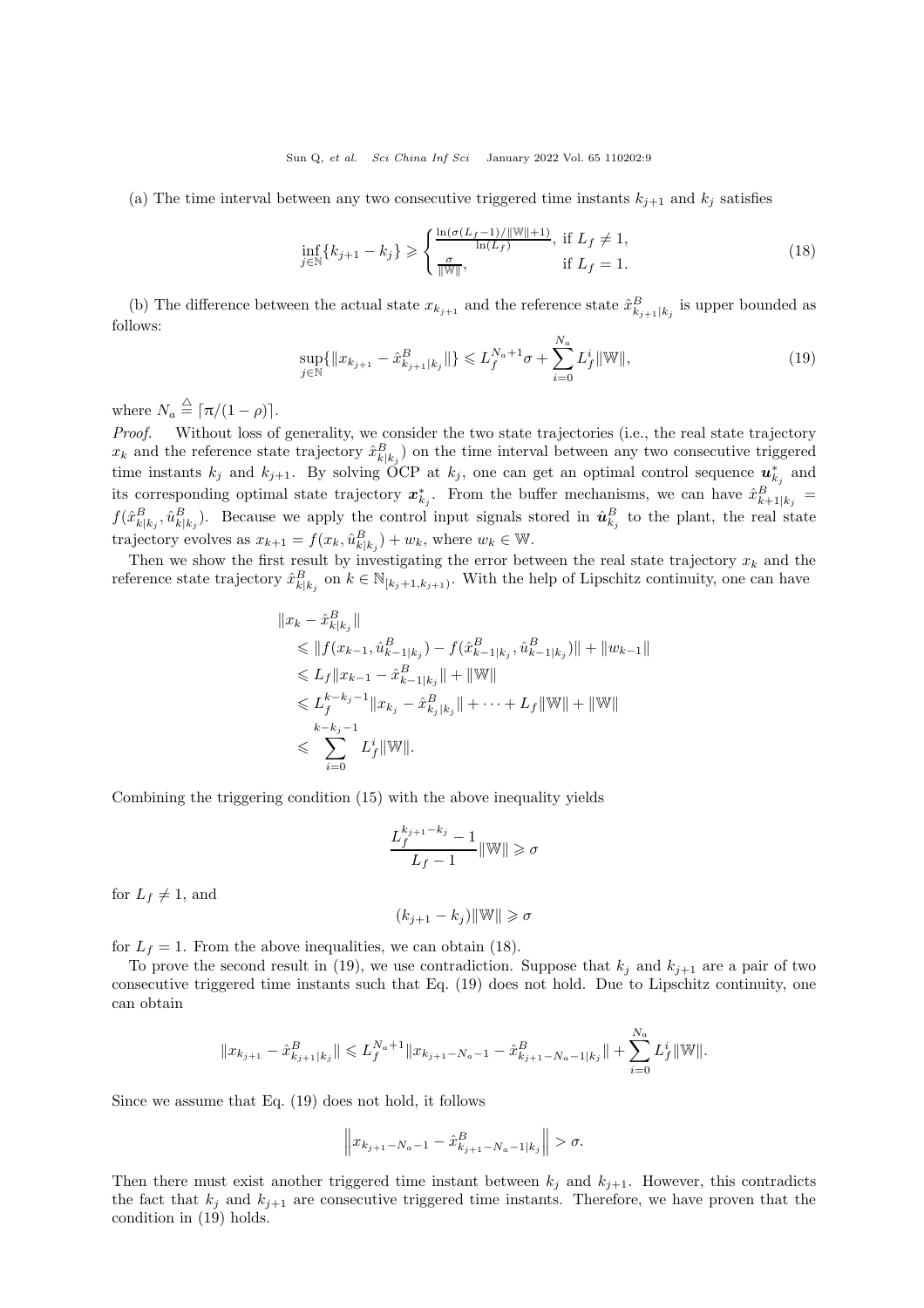**Remark 6.** It is worth pointing out that  $k_{j+1} - k_j$  can be larger than  $N_p$  due to the specific design of our ETM. This leads to the major difference of our ETM in [\(15\)](#page-6-0) compared with the other existing ETM designs for MPC [\[14,](#page-15-11) [15\]](#page-15-12). The existing ETMs explicitly add an upper bound for the sampling interval between  $k_{i+1}$  and  $k_i$ , which leads to sampling intervals smaller than that of our ETM. In general, smaller sampling intervals reveal worse network performance since more frequent communication will be required. Although this unique feature of the proposed ETM is initially developed for tackling DoS attacks, it can be more effective than the existing ETMs in terms of communication reduction.

### 5.1 Recursive feasibility analysis

In order to analyze the recursive feasibility of the proposed MPC algorithm, we firstly formulate a candidate control sequence:

$$
\tilde{\bm{u}}_{k_{j+1}} \stackrel{\triangleq}{=} \{\tilde{u}_{k_{j+1}|k_{j+1}}, \tilde{u}_{1+k_{j+1}|k_{j+1}}, \ldots, \tilde{u}_{N_p-1+k_{j+1}|k_{j+1}}\}
$$

and its corresponding candidate state sequence:

$$
\tilde{\pmb{x}}_{k_{j+1}} \stackrel{\triangle}{=} \{\tilde{x}_{k_{j+1}|k_{j+1}}, \tilde{x}_{1+k_{j+1}|k_{j+1}}, \ldots, \tilde{x}_{N_p+k_{j+1}|k_{j+1}}\}.
$$

Specifically, we have

<span id="page-9-4"></span>
$$
\tilde{u}_{k|k_{j+1}} \stackrel{\triangle}{=} \begin{cases} \hat{u}_{k|k_j}^B, & \text{if } k \in \mathbb{N}_{[k_{j+1}, N_p + k_j)},\\ \kappa_f(\tilde{x}_{k|k_j}), & \text{if } k \in \mathbb{N}_{[N_p + k_j, N_p + k_{j+1})}, \end{cases} \tag{20}
$$

where  $\tilde{\mathbf{x}}_{k_{i+1}}$  can be obtained by injecting  $\tilde{\mathbf{u}}_{k_{i+1}}$  into the nominal system dynamics, i.e.,

<span id="page-9-7"></span>
$$
\tilde{x}_{k+1|k_{j+1}} = f(\tilde{x}_{k|k_{j+1}}, \tilde{u}_{k|k_{j+1}}) \tag{21}
$$

and  $\tilde{x}_{k_{j+1}|k_{j+1}} = x_{k_{j+1}}$ . Note that the similar formulations have been widely used to prove the recursive feasibility and stability, e.g., [\[14,](#page-15-11) [15\]](#page-15-12).

<span id="page-9-0"></span>The following conventional important notations and hypotheses for NMPC are introduced. **Assumption 3.** There exist a function  $\kappa_f : \mathbb{R}^n \to \mathbb{R}^m$  with  $\kappa_f(0) = 0$ ,  $\alpha_L, \bar{\alpha}_{V_f}, \underline{\alpha}_{V_f}, \alpha_{N_p} \in \mathcal{K}_{\infty}$ , and a set  $\mathbb{X}_f \subseteq \mathbb{X}$  containing origin such that

<span id="page-9-8"></span><span id="page-9-3"></span><span id="page-9-2"></span><span id="page-9-1"></span>
$$
L(x, u) \geq \alpha_L(\|x\|), \ \forall x \in \mathbb{X}, u \in \mathbb{U},
$$
\n<sup>(22)</sup>

$$
\underline{\alpha}_{V_f}(\|x\|) \leqslant V_f(x) \leqslant \bar{\alpha}_{V_f}(\|x\|), \ \forall x \in \mathbb{X}_f,\tag{23}
$$

$$
\kappa_f(x) \in \mathbb{U}, \ f(x, \kappa_f(x)) \in \mathbb{X}_f, \ \forall x \in \mathbb{X}_f,
$$
\n
$$
(24)
$$

$$
V_f(f(x, \kappa_f(x))) - V_f(x) \leqslant -L(x, \kappa_f(x)), \quad \forall x \in \mathbb{X}_f,
$$
\n
$$
(25)
$$

$$
\left|V_{N_p}(x) - V_{N_p}(z)\right| \leq \alpha_{N_p}(\|x - z\|), \ \forall x, z \in \mathbb{X},\tag{26}
$$

where L is the stage cost function,  $V_f$  is the terminal cost function, and  $V_{N_p}(x) \triangleq J(x, \boldsymbol{u}^*(x))$  is the optimal value function used throughout this paper defined using the OCP in [\(12\)](#page-5-2).

The conditions  $(22)$ – $(25)$  in Assumption [3](#page-9-0) are necessary for proving stability for general nonlinear MPC formulations [\[35\]](#page-16-16). It is also worth noting that continuity of the optimal value function in [\(26\)](#page-9-3) is often used to show robust stability of nonlinear CPSs with constraints, e.g., [\[34\]](#page-16-15).

Before presenting the main theoretical results, the following assumption for the initial feasibility is introduced.

<span id="page-9-5"></span>**Assumption 4** (Initially feasible region). There exists an initially feasible region  $\mathbb{X}_N \subseteq \mathbb{X}$  such that for all  $x_0 \in X_N$  the OCP in [\(12\)](#page-5-2) admits a feasible solution with its initial value being  $x_0$ .

Due to the formulation of the candidate control sequence in [\(20\)](#page-9-4), the control input constraint in the OCP is trivially satisfied. Then, to establish the recursive feasibility, it is equivalent to showing that  $\tilde{\boldsymbol{x}}_{k_{i+1}}$  obeys the state constraint and enters the terminal set under Assumption [4.](#page-9-5)

<span id="page-9-9"></span>Lemma 3. For the system in [\(8\)](#page-3-3) under DoS attacks satisfying duration constraints in [\(10\)](#page-4-3), suppose that Assumptions [1–](#page-3-5)[4](#page-9-5) hold. The OCP [\(12\)](#page-5-2) is recursively feasible at the triggered time instant  $k_j$  generated by the proposed ETM [\(15\)](#page-6-0) if the following conditions are satisfied:

<span id="page-9-6"></span>
$$
L_f^{(1-\beta)N_p} \left( \sum_{i=0}^{N_a} L_f^i \|\mathbb{W}\| + L_f^{N_a+1} \sigma \right) \leq \max \left\{ \zeta \|\mathbb{X}\|, (1-\xi) \|\mathbb{X}_f\| \right\},\tag{27}
$$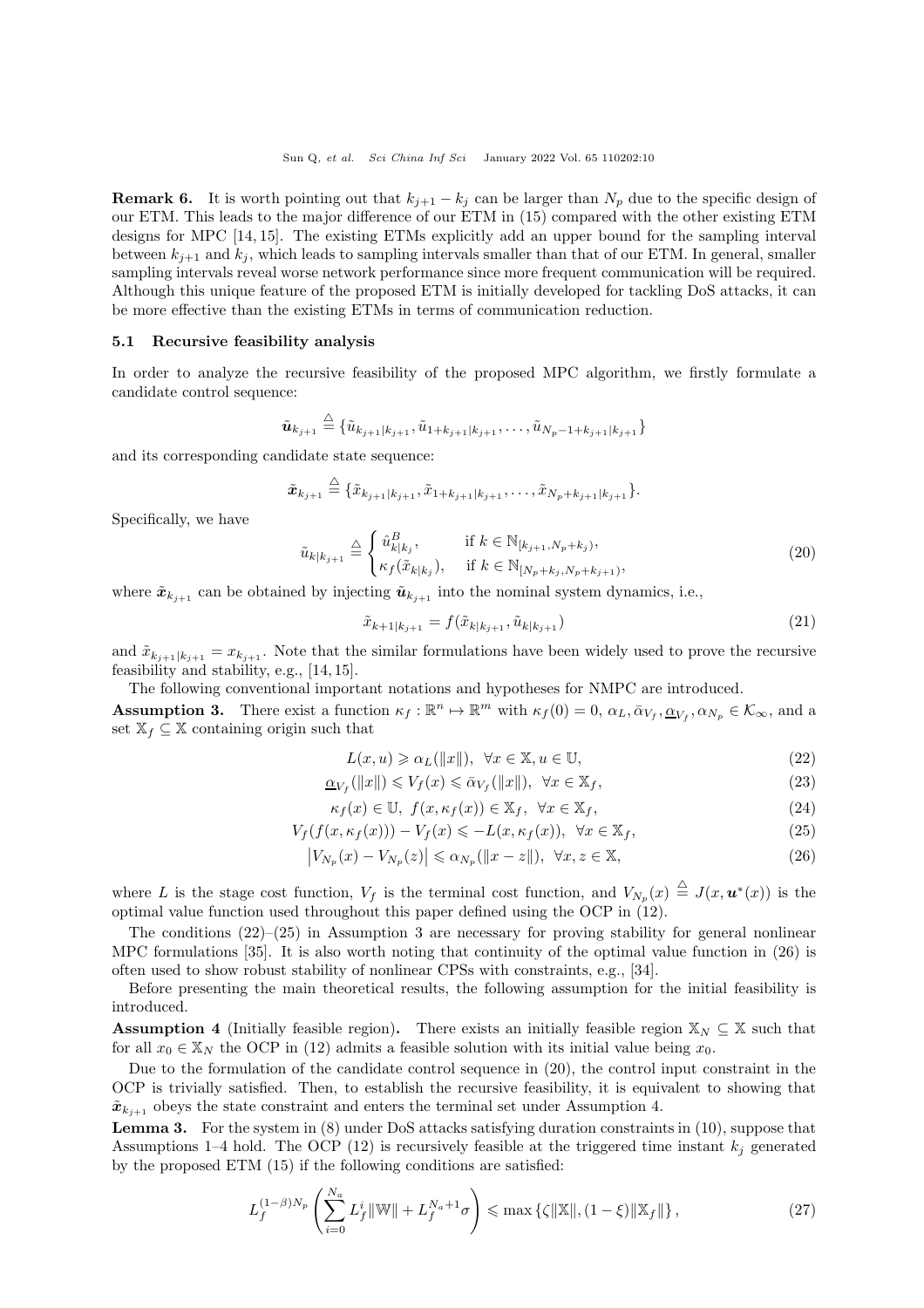<span id="page-10-3"></span>
$$
N_p \geqslant \frac{\overline{\alpha}_{V_f}(\|\mathbb{X}_f\|) - \underline{\alpha}_{V_f}(\xi\|\mathbb{X}_f\|)}{\beta \alpha_L(\xi\|\mathbb{X}_f\|)},\tag{28}
$$

where

$$
\beta \stackrel{\triangle}{=} \left\lfloor \frac{\ln\left(\sigma(L_f - 1)/\|\mathbb{W}\| + 1\right)}{\ln(L_f)} + 1 \right\rfloor / N_p. \tag{29}
$$

Proof. Without loss of generality, we start the analysis by assuming that there exists an optimal solution  $u_{k_j}^*$  at the last triggered time instant  $k_j$ . According to [\(13\)](#page-6-1), the control signal from the actuatorside buffer can be constructed as  $\hat{u}_{k|k_j}^B$ . Then we will inspect  $\tilde{x}_{k_{j+1}}$  on the time interval between  $k_{j+1}$ and  $N_p + k_{j+1}$ . To show recursive feasibility, it is equivalent to proving that  $\tilde{\boldsymbol{x}}_{k_{j+1}}$  fulfills:

(C1) the tightened state constraint, i.e.,  $\tilde{x}_{k|k_{j+1}} \in \zeta(1-(k-k_{j+1})/N_p) \mathbb{X}, \forall k \in \mathbb{N}_{[k_{j+1},N_p+k_{j+1})};$ (C2) the terminal constraint, i.e.,  $\tilde{x}_{N_p+k_{j+1}|k_{j+1}} \in \xi \mathbb{X}_f$ .

Case 1:  $k_{j+1} < k_j + N_p$ . In this case, we need to establish the conditions such that: (1) the candidate state  $\tilde{x}_{k|k_{j+1}}$  enters  $\mathbb{X}_f$  at  $k = k_j + N_p$  and satisfies (C1) for  $k \in \mathbb{N}_{[k_{j+1},N_p+k_j)}$ ; (2) the candidate state satisfies (C1) for  $k \in \mathbb{N}_{[N_p+k_j, N_p+k_{j+1})}$  and finally enters  $\xi \mathbb{X}_f$  (C2).

For  $k \in \mathbb{N}_{[k_{j+1},N_p+k_j)}$ , we take an error term  $\|\tilde{x}_{k|k_{j+1}} - \hat{x}_{k|k_j}^B\|$  to illustrate that the candidate state satisfies both (C1) and  $\tilde{x}_{N_p+k_j|k_{j+1}} \in \mathbb{X}_f$ . At the current triggered time instant  $k_{j+1}$  that is generated by the ETM in [\(14\)](#page-6-2), we have  $\tilde{x}_{k_{j+1}|k_{j+1}} = x_{k_{j+1}}$ . Then using [\(19\)](#page-8-1) in Lemma [2](#page-7-2) and the Lipschitz continuity by Assumption [1,](#page-3-5) one can obtain

$$
\left\|\tilde{x}_{k|k_{j+1}} - \hat{x}_{k|k_j}^B\right\| \leq L_f^{k-k_{j+1}}\bar{\sigma}
$$

for  $k \in \mathbb{N}_{[k_{j+1},N_p+k_j)}$ . Note that we use a notation  $\bar{\sigma} = L_f^{N_a+1}\sigma + \sum_{i=0}^{N_a} L_f^{i} ||\mathbb{W}||$  for ease of exposition. Applying the triangle inequality to the above inequality yields

<span id="page-10-0"></span>
$$
\|\tilde{x}_{k|k_{j+1}}\| \le \|\hat{x}_{k|k_j}^B\| + L_f^{k-k_{j+1}}\bar{\sigma}.\tag{30}
$$

In order to satisfy the tightened state constraint, we require

$$
\|\tilde{x}_{k|k_{j+1}}\| \leqslant \left(1 - \frac{k - k_{j+1}}{N_p}\zeta\right) \|\mathbb{X}\|
$$

for  $k \in \mathbb{N}_{[k_{j+1}, N_p + k_j)}$ . Since  $\|\hat{x}_{k|k_j}^B\| \leq (1 - \frac{k - k_j}{N_p})$  $\frac{-k_j}{N_p}\zeta$  ||X||, by combining the above two equations with [\(30\)](#page-10-0), one can obtain

$$
\left(1 - \frac{k - k_j}{N_p} \zeta\right) \|\mathbb{X}\| + L_f^{k - k_{j+1}} \bar{\sigma} \leqslant \left(1 - \frac{k - k_{j+1}}{N_p} \zeta\right) \|\mathbb{X}\|,
$$

which consequently reveals

$$
L_f^{k-k_{j+1}} \bar{\sigma} \leqslant \frac{\zeta(k_{j+1}-k_j)}{N_p} \|\mathbb{X}\| \leqslant \zeta \|\mathbb{X}\|.
$$

Note from Lemma [2](#page-7-2) that  $k_{i+1} - k_i \geq \beta N_p$ . Applying this fact into the above inequality, one can obtain

<span id="page-10-1"></span>
$$
L_f^{(1-\beta)N_p}\bar{\sigma} \leqslant \zeta \|\mathbb{X}\|.\tag{31}
$$

To show  $\tilde{x}_{N_n+k_i | k_{i+1}} \in \mathbb{X}_f$ , by following a similar reasoning, we have

$$
\left\|\hat{x}_{N_p+k_j|k_j}^B\right\|+L_f^{(1-\beta)N_p}\bar{\sigma}\leqslant \|\mathbb{X}_f\|.
$$

From the OCP in [\(12\)](#page-5-2) and the buffer design, we can know  $\hat{x}_{N_p+k_j|k_j}^B \in \xi \mathbb{X}_f$ . To ensure that  $\tilde{x}_{N_p+k_j|k_{j+1}}$ is driven into  $\mathbb{X}_f$ , the following condition needs to be satisfied:

<span id="page-10-2"></span>
$$
L_f^{(1-\beta)N_p}\bar{\sigma} \leqslant (1-\xi) \|\mathbb{X}_f\|.\tag{32}
$$

Combining the two conditions [\(31\)](#page-10-1) and [\(32\)](#page-10-2), we can obtain [\(27\)](#page-9-6) such that the tightened state constraint satisfaction is guaranteed for  $k \in \mathbb{N}_{[k_{j+1},N_p+k_j]}$  and  $\tilde{x}_{N_p+k_j|k_{j+1}} \in \mathbb{X}_f$ .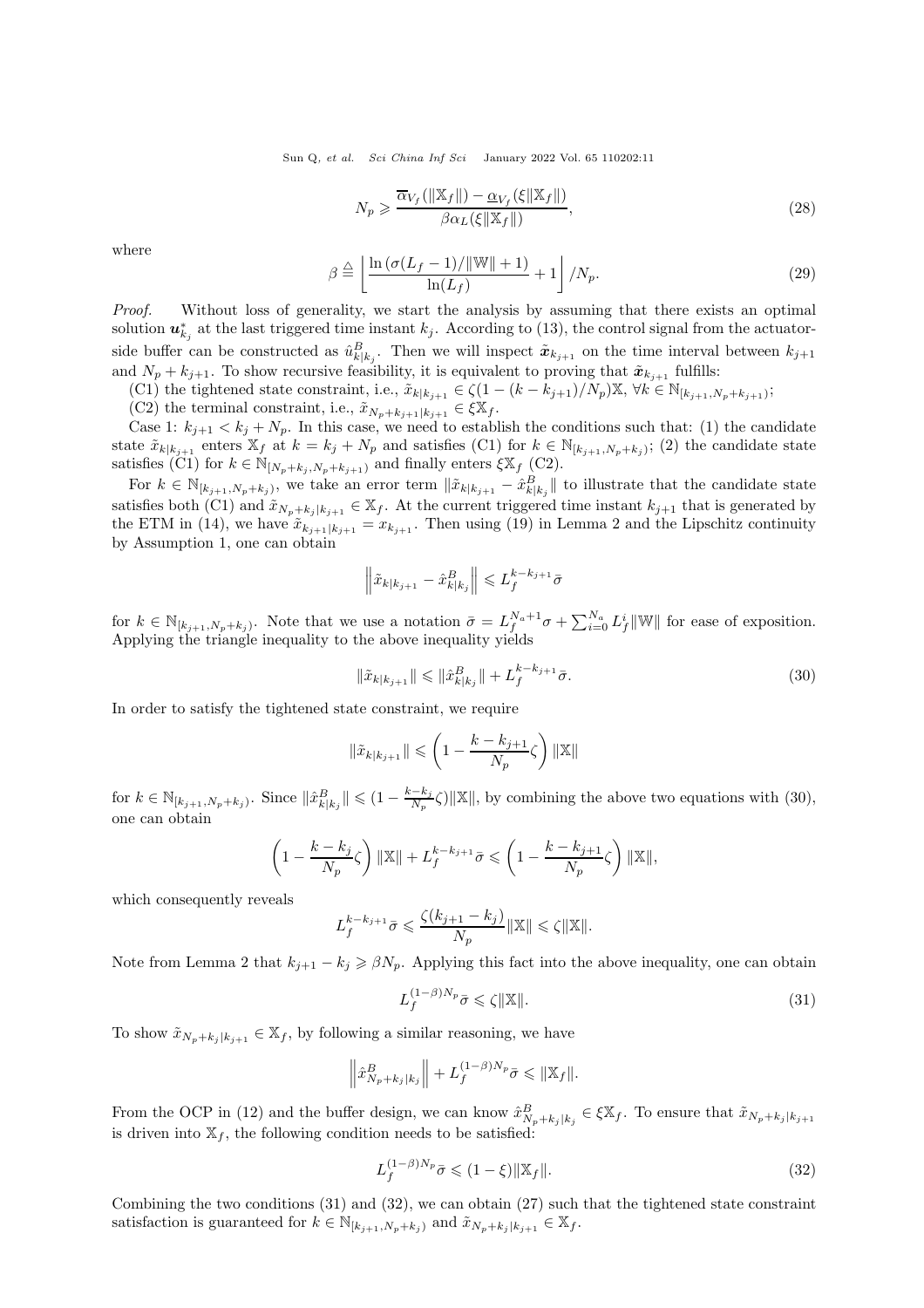For  $k \in \mathbb{N}_{[N_p+k_j,N_p+k_{j+1})}$ , it can be seen from Assumption [3](#page-9-0) that

$$
V_f(\tilde{x}_{k+1|k_{j+1}}) - V_f(\tilde{x}_{k|k_{j+1}}) \leqslant -L(\tilde{x}_{k|k_{j+1}}, \kappa_f(\tilde{x}_{k|k_{j+1}})) \leqslant -\alpha_L(\|\tilde{x}_{k|k_{j+1}}\|).
$$

Note that the tightened state constraint (C1) is satisfied because  $\mathbb{X}_f$  is an invariant set for [\(21\)](#page-9-7) and  $\mathbb{X}_f \subset (1-\zeta)\mathbb{X}$ . In addition, we need to show the terminal constraint satisfaction, i.e.,  $\tilde{x}_{N_p+k_{j+1}|k_{j+1}} \in \xi \mathbb{X}_f$ . In order to achieve this, it needs to satisfy the following inequality:

$$
V_f(\tilde{x}_{N_p+k_{j+1}|k_{j+1}}) \leq V_f(\tilde{x}_{N_p+k_j|k_{j+1}}) - \sum_{k=N_p+k_j}^{N_p-1+k_{j+1}} \alpha_L(\|\tilde{x}_{k|k_{j+1}}\|) \leq V_f(\xi \|\mathbb{X}_f\|).
$$

Then using [\(22\)](#page-9-1) and [\(23\)](#page-9-8) in Assumption [3,](#page-9-0) the following inequality can be obtained:

<span id="page-11-0"></span>
$$
\overline{\alpha}_{V_f}(\|\mathbb{X}_f\|) - \beta N_p \alpha_L(\xi \|\mathbb{X}_f\|) \leq \underline{\alpha}_{V_f}(\xi \|\mathbb{X}_f\|),\tag{33}
$$

which can guarantee that the candidate state enters the terminal constraint set. As a result, we can readily establish the condition in [\(28\)](#page-10-3), from [\(33\)](#page-11-0), such that the candidate state enters  $\xi \mathbb{X}_f$  at  $k = k_{j+1} + N_p$ .

Case 2:  $k_{j+1} \geq k_j + N_p$ . Recalling the dynamic buffer design, the reference state trajectory after  $N_p$ steps remains inside  $\xi \mathbb{X}_f$  due to [\(25\)](#page-9-2) in Assumption [3,](#page-9-0) i.e.,  $\hat{x}^B_{k_{j+1}|k_j} \in \xi \mathbb{X}_f$ . In order to satisfy both (C1) and (C2), we need to construct a candidate state sequence  $\tilde{\mathbf{x}}_{k_{j+1}}$  in which the first component  $\tilde{x}_{k_{j+1}|k_{j+1}}$ is inside  $\mathbb{X}_f$  and the last component  $\tilde{x}_{k_{j+1}+N_p|k_{j+1}}$  enters  $\xi \mathbb{X}_f$ . To achieve this objective, we should have

$$
\|\tilde{x}_{k_{j+1}|k_{j+1}}\| \leq \|\hat{x}_{k_{j+1}|k_j}^B\| + \bar{\sigma} \leq \|\mathbb{X}_f\|,
$$

which shows

$$
\bar{\sigma} \leqslant (1 - \xi) \|\mathbb{X}_f\|.\tag{34}
$$

Then following a similar procedure in Case 1, one can obtain

<span id="page-11-1"></span>
$$
\overline{\alpha}_{V_f}(\|\mathbb{X}_f\|) - N_p \alpha_L(\xi \|\mathbb{X}_f\|) \leq \underline{\alpha}_{V_f}(\xi \|\mathbb{X}_f\|),\tag{35}
$$

such that  $\tilde{x}_{k_{j+1}+N_p|k_{j+1}} \in \xi \mathbb{X}_f$ .

By combining  $(31)$ – $(35)$ , we can conclude that the OCP is recursively feasible if the conditions  $(27)$ and [\(28\)](#page-10-3) are satisfied.

**Remark 7.** When choosing the terminal cost function  $V_f$  and the stage cost function L as quadratic functions such as  $x^T P x$  and  $||x||_Q^2 + ||u||_R^2$ , the  $\mathcal{K}_{\infty}$  functions  $\underline{\alpha}_{V_f}$  and  $\alpha_L$  can be simply obtained as  $\Delta(P)(\|x\|)$  and  $(\overline{\lambda}(Q) + \epsilon)(\|x\|)$ . Due to the presence of additive disturbances, the prediction horizon  $N_p$ cannot be too large; otherwise the recursive feasibility may not be guaranteed. Besides, the maximum allowable DoS attack duration  $N_a$  also affects the recursive feasibility. As long as the actual DoS attack duration is less than  $N_a$ , we can always ensure that the proposed robust NMPC algorithm admits feasible solutions at each triggered time instant under the prerequisite of satisfying the established feasibility conditions.

#### 5.2 Input-to-state stability analysis

For the proposed robust NMPC of the nonlinear system subject to disturbances and DoS attacks, we analyze the ISpS of the resulting closed-loop system. Specifically, we will show that the optimal value function  $V_{N_p}(x)$  is the Lyapunov function for the closed-loop system. In doing so, the decreasing property of  $V_{N_p}(x)$  will be investigated with the help of the candidate control and state sequences introduced in Subsection [5.](#page-7-0)1.

Theorem 1. Suppose that Assumptions [1–](#page-3-5)[4](#page-9-5) hold. If the conditions in Lemma [3](#page-9-9) are satisfied, then given any  $x_{k_0} \in \mathbb{X}_N$  where  $k_0$  is the first triggered time instant, the closed-loop system in [\(17\)](#page-7-3) is input-to-state practical stable in the presence of DoS attacks satisfying [\(10\)](#page-4-3) and additive disturbance.

Proof. To prove the ISpS, we use the optimal value function on the two consecutive triggered time instants, i.e., the upper bound for  $V_{N_p}(x_{k_{j+1}}) - V_{N_p}(x_{k_j})$ . In order to achieve this, we introduce an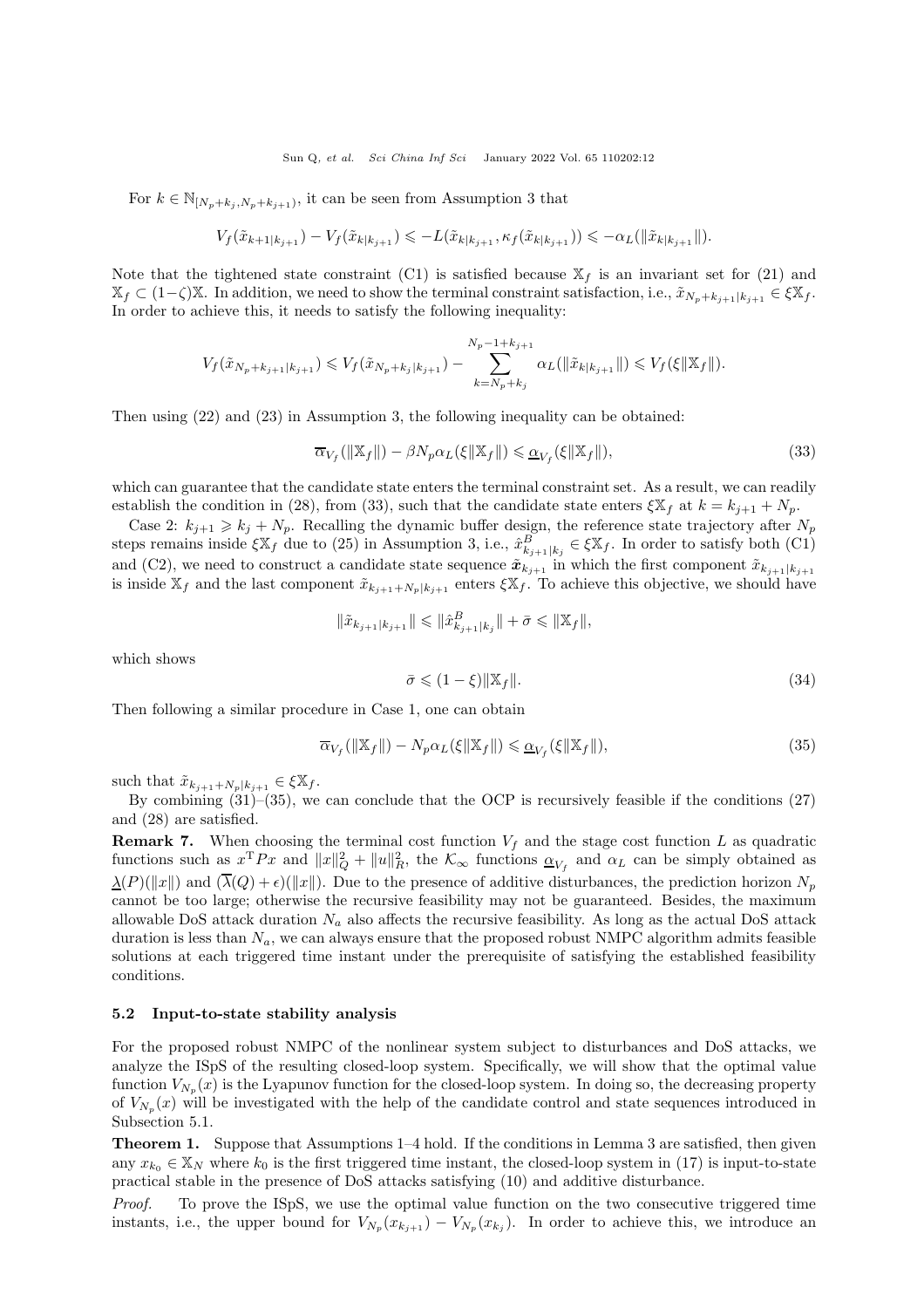intermediate value function  $V_{N_p}(\bar{f}^{k_{j+1}-k_j}(x_{k_j}))$ , where  $\bar{f}^{i+1}(x_{k_j}) = f(\bar{f}^i(x_{k_j}), \hat{u}_{i+k_j|k_j}^B)$  and  $\bar{f}^0(x_{k_j}) \triangleq$  $x_{k_j}$ . Then  $V_{N_p}(x_{k_{j+1}}) - V_{N_p}(x_{k_j})$  can be rewritten as

$$
V_{N_p}(x_{k_{j+1}}) - V_{N_p}(x_{k_j}) = (V_{N_p}(x_{k_{j+1}}) - V_{N_p}(\bar{f}^{k_{j+1}-k_j}(x_{k_j})) + (V_{N_p}(\bar{f}^{k_{j+1}-k_j}(x_{k_j})) - V_{N_p}(x_{k_j})),
$$

where the two separated terms will be considered respectively in the following discussion.

Firstly, we consider the term  $V_{N_p}(\bar{f}^{k_{j+1}-k_j}(x_{k_j})) - V_{N_p}(x_{k_j})$ . By using the candidate control and state sequences, one can obtain

<span id="page-12-0"></span>
$$
V_{N_p}(\bar{f}^{k_{j+1}-k_j}(x_{k_j})) - V_{N_p}(x_{k_j})
$$
  
\n
$$
\leq J(\bar{f}^{k_{j+1}-k_j}(x_{k_j}), \tilde{u}_{k_{j+1}}) - V_{N_p}(x_{k_j})
$$
  
\n
$$
= \sum_{k=k_{j+1}}^{N_p-1+k_{j+1}} L(\bar{f}^{k-k_j}(x_{k_j}), \hat{u}_{k|k_j}) + V_f(\bar{f}^{N_p+k_{j+1}-k_j}(x_{k_j})) - \left(\sum_{k=k_j}^{N_p-1+k_j} L(x_{k|k_j}^*, u_{k|k_j}^*) + V_f(x_{N_p+k_j|k_j}^*)\right)
$$
  
\n
$$
= - \sum_{k=k_j}^{\min\{k_{j+1}, N_p+k_j\}} L(x_{k|k_j}^*, u_{k|k_j}) + \sum_{k=\max\{k_{j+1}, N_p+k_j\}}^{N_p-1+k_{j+1}} L(\bar{f}^{k-k_j}(x_{k_j}), \kappa_f(\bar{f}^{k-k_j}(x_{k_j})))
$$
  
\n
$$
+ V_f(\bar{f}^{N_p+k_{j+1}-k_j}(x_{k_j})) - V_f(x_{N_p+k_j|k_j}^*)
$$
. (36)

Now consider two different cases of the above inequality when  $k_{j+1} < N_p + k_j$  and  $k_{j+1} \geq N_p + k_j$ . For  $k_{j+1} < N_p + k_j$ , applying [\(25\)](#page-9-2) in Assumption [3](#page-9-0) and the fact  $x_{N_p+k_j|k_j}^* = \overline{f}^{N_p}(x_{k_j})$  to [\(36\)](#page-12-0) yields

$$
V_{N_p}(\bar{f}^{k_{j+1}-k_j}(x_{k_j})) - V_{N_p}(x_{k_j})
$$
  
\n
$$
\leqslant -\sum_{k=k_j}^{k_{j+1}} L(x_{k|k_j}^*, u_{k|k_j}^*)
$$
  
\n
$$
\leqslant -L(x_{k_j|k_j}^*, u_{k_j|k_j}^*)
$$
  
\n
$$
\leqslant -\alpha_L(\|x_{k_j}\|).
$$
\n(37)

For  $k_{j+1} \geq N_p + k_j$ , we can rewrite [\(36\)](#page-12-0) as

$$
V_{N_p}(\bar{f}^{k_{j+1}-k_j}(x_{k_j})) - V_{N_p}(x_{k_j})
$$
  
\n
$$
\leq - \sum_{k=k_j}^{N_p-1+k_j} L(x_{k|k_j}^*, u_{k|k_j}^*) + \left| V_f(\bar{f}^{k_{j+1}-k_j}(x_{k_j})) - V_f(x_{N_p+k_j|k_j}^*) \right|
$$
  
\n
$$
\leq -L(x_{k_j|k_j}^*, u_{k_j|k_j}^*) + \max \{ V_f(\bar{f}^{k_{j+1}-k_j}(x_{k_j})), V_f(x_{N_p+k_j|k_j}^*) \}
$$
  
\n
$$
\leq -\alpha_L(\|x_{k_j}\|) + \bar{\alpha}_{V_f}(\|\mathbf{X}_f\|).
$$
\n(38)

<span id="page-12-1"></span>Secondly, we investigate the upper bound for the other term  $V_{N_p}(x_{k_{j+1}}) - V_{N_p}(\bar{f}^{k_{j+1}-k_j}(x_{k_j}))$ . Note that we have  $V_{N_p}(x_{k_{j+1}}) = V_{N_p}(f^{k_{j+1}-k_j}(x_{k_j}))$ , where  $f^{i+1}(x_{k_j}) = f(f^i(x_{k_j}), \hat{u}_{i+k_j|k_j}^B) + w_{i+k_j}$  and  $f^0(x_{k_j}) \stackrel{\triangle}{=} x_{k_j}$ . In the above equation,  $f^{k-k_j}(x_{k_j})$  denotes the real trajectory of the perturbed nonlinear dynamics [\(8\)](#page-3-3) with the initial state  $x_{k_j}$  and the disturbance  $w_k$ . Then, we can have

<span id="page-12-2"></span>
$$
\begin{split}\n&|V_{N_p}(x_{k_{j+1}}) - V_{N_p}(\bar{f}^{k_{j+1}-k_j}(x_{k_j}))| \\
&= |V_{N_p}(f^{k_{j+1}-k_j}(x_{k_j})) - V_{N_p}(\bar{f}^{k_{j+1}-k_j}(x_{k_j}))| \\
&\leq \alpha_{N_p} \left( ||f^{k_{j+1}-k_j}(x_{k_j}) - \bar{f}^{k_{j+1}-k_j}(x_{k_j})|| \right) \\
&\leq \alpha_{N_p} (||f(f^{k_{j+1}-k_j-1}(x_{k_j}), \hat{u}^{B}_{k_{j+1}-1|k_j}) \\
&- f(\bar{f}^{k_{j+1}-k_j-1}(x_{k_j}), \hat{u}^{B}_{k_{j+1}-1|k_j})|| + ||w_{k_{j+1}-1}||) \\
&\leq \alpha_{N_p} (L_f ||f^{k_{j+1}-k_j-1}(x_{k_j}) - \bar{f}^{k_{j+1}-k_j-1}(x_{k_j})|| + ||\mathbb{W}||) \\
&\leq \alpha_{N_p} \left( \sum_{i=0}^{k_{j+1}-k_j-1} L_f^i ||\mathbb{W}|| \right).\n\end{split} \tag{39}
$$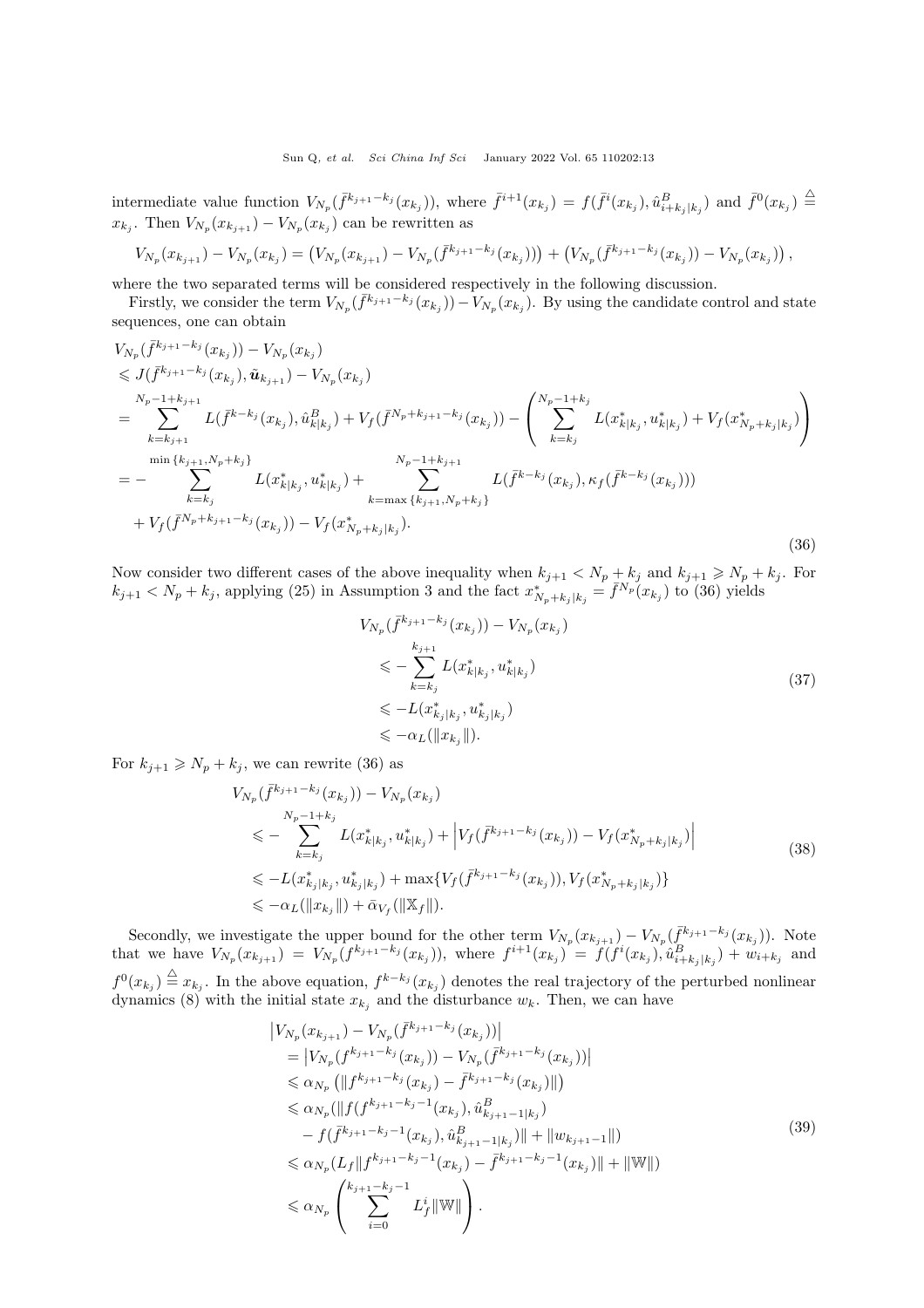Sun Q, et al. Sci China Inf Sci January 2022 Vol. 65 110202:14

<span id="page-13-2"></span>

Figure 2 The DoS attack sequence for 100 time steps.

Combining [\(38\)](#page-12-1) and [\(39\)](#page-12-2), one can obtain

<span id="page-13-1"></span>
$$
V_{N_p}(x_{k_{j+1}}) - V_{N_p}(x_{k_j}) \leqslant -\bar{\alpha}(\|x_{k_j}\|) + \bar{\gamma}(\|w\|) + \bar{c},\tag{40}
$$

where  $\bar{\alpha} = \alpha_L$ ,  $\bar{\gamma} = \alpha_{N_p} \circ \sum_{i=0}^{k_{j+1}-k_j-1} L_f^i$  and  $\bar{c} = \bar{\alpha}_{V_f}(\|\mathbb{X}_f\|) + \alpha_{N_p}(\sum_{i=0}^{k_{j+1}-k_j-1} L_f^i \|\mathbb{W}\|)$ . In addition, we have  $\alpha_L(\|x\|) \leq V_{N_p}(x) \leq \alpha_{N_p}(\|x\|)$  by Assumptions [1](#page-3-5) and [3.](#page-9-0) Together with [\(40\)](#page-13-1), it follows that  $V_{N_p}$ is an ISpS-Lyapunov function for the closed-loop system in [\(17\)](#page-7-3). Summarizing all the above statements, the closed-loop system is input-to-state practical stable in  $\mathbb{X}_N$  at the triggered time instant  $k_i$ .

# <span id="page-13-0"></span>6 Simulation results

In this section, we apply the proposed scheme to a CPS-based control application. It includes a remotelycontrolled nonlinear cart-damper-spring system, a remote MPC controller, and an Ethernet-like network environment that might be exposed to DoS attacks. The proposed scheme can also be applied to mechatronics systems. The NMPC algorithms are implemented using CasADi [\[36\]](#page-16-17).

#### 6.1 System model and parameter configuration

The dynamic model of nonlinear cart-damper-spring system is given by

$$
\begin{cases} p_{k+1} = p_k + T_c v_k, \\ v_{k+1} = v_k - T_c \frac{\tau}{M_c} e^{-p_k} p_k - T_c \frac{h_d}{M_c} v_k + T_c \frac{u(k)}{M_c} + T_c \frac{w(k)}{M_c}, \end{cases}
$$

where  $p_k$  and  $v_k$  denote the cart displacement and the cart velocity,  $T_c = 0.2$  s is the sampling period, and the other coefficients represent physical parameters including the cart mass  $M_c = 1.25$  kg, the nonlinear factor  $\tau = 0.9 \text{ N/m}$  and the damping factor  $h_d = 0.42 \text{ Ns/m}$ . The state and control input constraints are respectively given by  $\mathbb{X} = \{ [p, v]^T | -2 \leqslant p \leqslant 2, -2 \leqslant v \leqslant 2 \}$  and  $\mathbb{U} = \{u | -1.5 \leqslant u \leqslant 1.5\}$ . The DoS attack sequence is depicted in Figure [2,](#page-13-2) where the maximum attack duration can be identified as  $N_a = 3$ .

To exploit the proposed event-triggered NMPC algorithm, we first need to tune the OCP parameters. The prediction horizon is set as  $N_p = 15$ ; the stage cost is selected as  $L(x, u) = x^{\mathrm{T}} Q x +$  $u^{\mathrm{T}}Ru$  where  $Q = [0.1, 0.0; 0.0, 0.1]$  and  $R = 0.1$ ; the terminal cost is  $V_f(x) = x^{\mathrm{T}}Px$  where  $P =$ [0.1967, 0.0734; 0.0734, 0.1737]; the terminal law is  $\kappa_f(x) = Kx$  where  $K = [-0.3169, -1.1566]$ ; the terminal constraint is defined as  $\xi \mathbb{X}_f$ ,  $\xi = 0.8$  where  $\mathbb{X}_f = \{x | x^T P x \leq 0.01\}$  is the positively invariant set via the method in [\[37\]](#page-16-18); the scaling ratio for the shrinking state constraint is set as  $\zeta = 0.2$ . The disturbance bound  $\|\mathbb{W}\|$  is 0.0312. It is worthwhile to point out that  $L, V_f, \kappa_f, \mathbb{X}_f$  fulfill Assumption [3](#page-9-0) with  $\alpha_L(s) = 0.1(\|s\|)^2$ ,  $\underline{\alpha}_{V_f}(s) = 0.11(\|s\|)^2$ ,  $\overline{\alpha}_{V_f}(s) = 0.26(\|s\|)^2$ . Then according to the conditions in Lemma [2,](#page-7-2) we can configure the triggering level  $\sigma$  as 0.01. It can be verified that the prediction horizon  $N_p$ , the triggered level  $\sigma$ , and the scaling parameters for the state constraint and terminal constraint  $\zeta, \xi \in (0, 1)$  obey the recursive feasibility conditions given the pre-defined state constraint X, the terminal constraint  $X_f$ , the disturbance bound  $\|\mathbb{W}\|$ , and the DoS attack parameter  $N_a$ . The initial state of the system is given as  $x_0 = [-1.2, 1.2]$ . The total simulation step is configured as  $N_{\text{sim}} = 100$ .

#### 6.2 Results and comparisons

The simulation results and comparisons with a conventional ET-MPC in [\[14\]](#page-15-11) are shown in Figure [3,](#page-14-0) where the state trajectories, control input sequences, and event-triggered intervals are thoroughly compared. Note that we have used the same ET-MPC parameter settings including the OCP parameters and the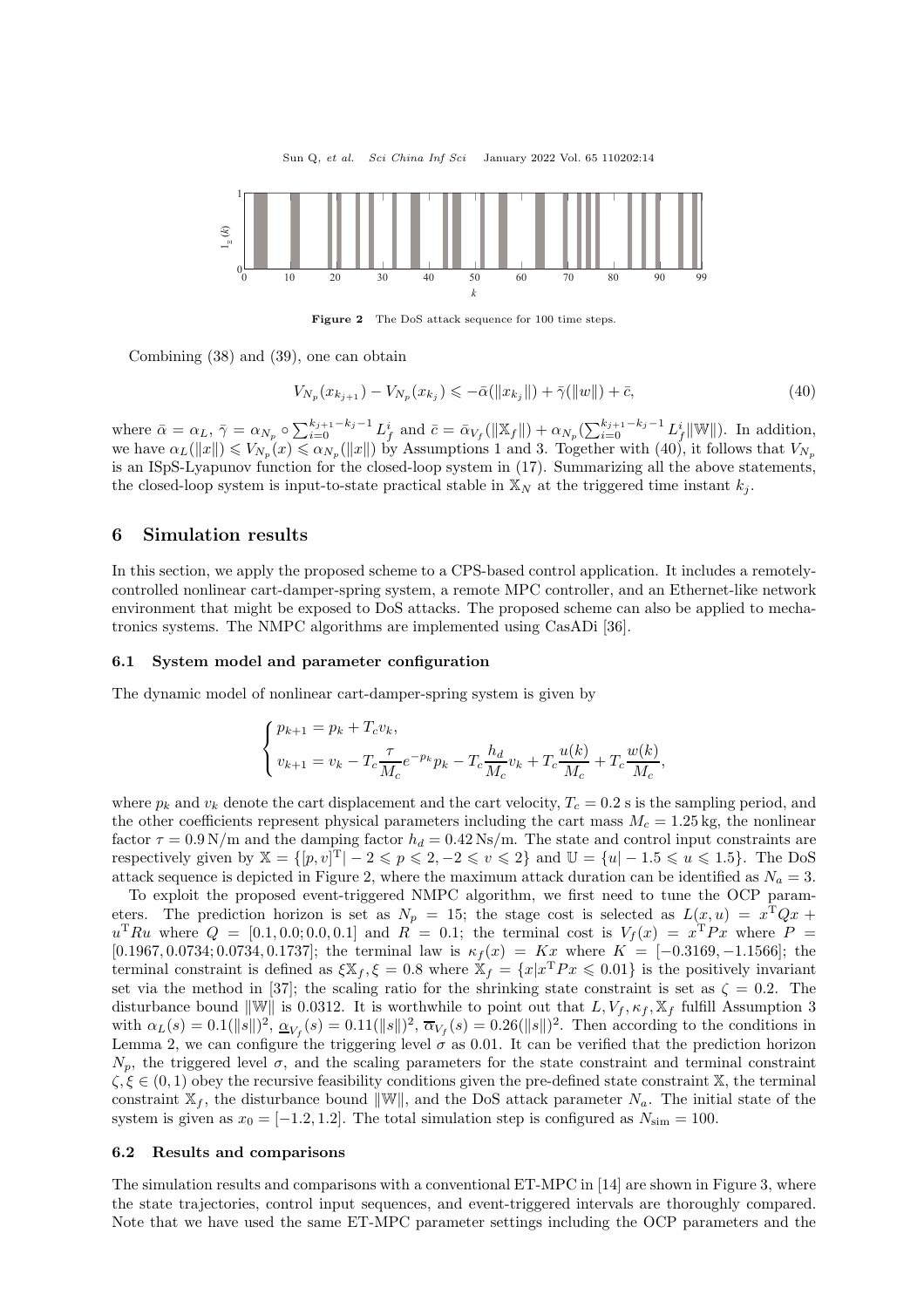<span id="page-14-0"></span>

Figure 3 (Color online) The numerical comparisons between our proposed method and the ET-MPC strategy in [\[14\]](#page-15-11). The state trajectories (p, v and  $p_{\text{com}}$ , v<sub>com</sub>), control input sequences ( $u^{\text{ET}}$  and  $u^{\text{ET}}_{\text{com}}$ ), and event-triggered intervals (H and  $H_{\text{com}}$ ) in 100 time steps are respectively shown in the above three subfigures. The blue colored lines represent the results of our work, whereas the red colored lines denote the results of [14].

triggering level when conducting the simulation comparisons. Also, all the comparisons are conducted under the DoS attacks shown in Figure [2](#page-13-2) and the same disturbance sequence.

From the first two subfigures in Figure [3,](#page-14-0) it can be observed that the proposed ET-MPC strategy can not only fulfill the state and control input constraints but also stabilize the closed-loop system despite the existence of DoS attacks and additive disturbances. The last subfigure in Figure [3](#page-14-0) illustrates the triggered time instants and intervals generated by the proposed ETM. Note that we have solved OCP and transmitted control packet only on 9 triggered time instants, which can save a lot of communication resource compared with periodic sampling based NMPC. In addition, it can be verified that the triggered intervals satisfy the condition [\(18\)](#page-8-0) in Lemma [2.](#page-7-2) Another interesting fact is that our ETM does permit sampling intervals larger than the NMPC prediction horizon, which can further reduce communication cost compared with traditional ETMs in [\[14,](#page-15-11) [15\]](#page-15-12).

In order to further compare our proposed method with the one in [\[14\]](#page-15-11), we introduce two quantitative indices to respectively evaluate its network and control performance. Specifically, we take the average sampling interval  $\left(\frac{N_{\text{sim}}}{\text{The Number of Samples}}\right)$  as the network performance index, and the total cost  $(\sum_{0}^{N_{\text{sim}}}(x^{T}Qx + u^{T}Ru))$  as the control performance index. It is worth pointing out that: the larger the average sampling interval is, the better the network performance will be. Then, we can obtain that the network performance index of our method is 11.11 while the one of the comparison work is 2.28, which shows that our method is superior than the comparison work in terms of network performance. It is also worthwhile noting that the last sampling interval of our method is 17, which is larger than the prediction horizon  $N_p$  and hence verifies the superiority of our ETM on generating larger sampling intervals. Besides, the simulation comparison also shows that the control performance index of our method (3.01) is better than the one of the comparison work (5.19). In summary, the comparison results have shown that our method has significant advantages over conventional ET-MPC in terms of both the network and control performance.

In the following, we provide a Monte-Carlo simulation in order to show how the proposed ET-MPC strategy behaves under different DoS attacks. The group of different DoS attacks are configured as  $N_a = 3, 5, 7, 9$ . Under each DoS attack configuration, we conduct 200 different samples of implementing Algorithm [1.](#page-7-1) Then, we investigate the network and control performance indices as described in the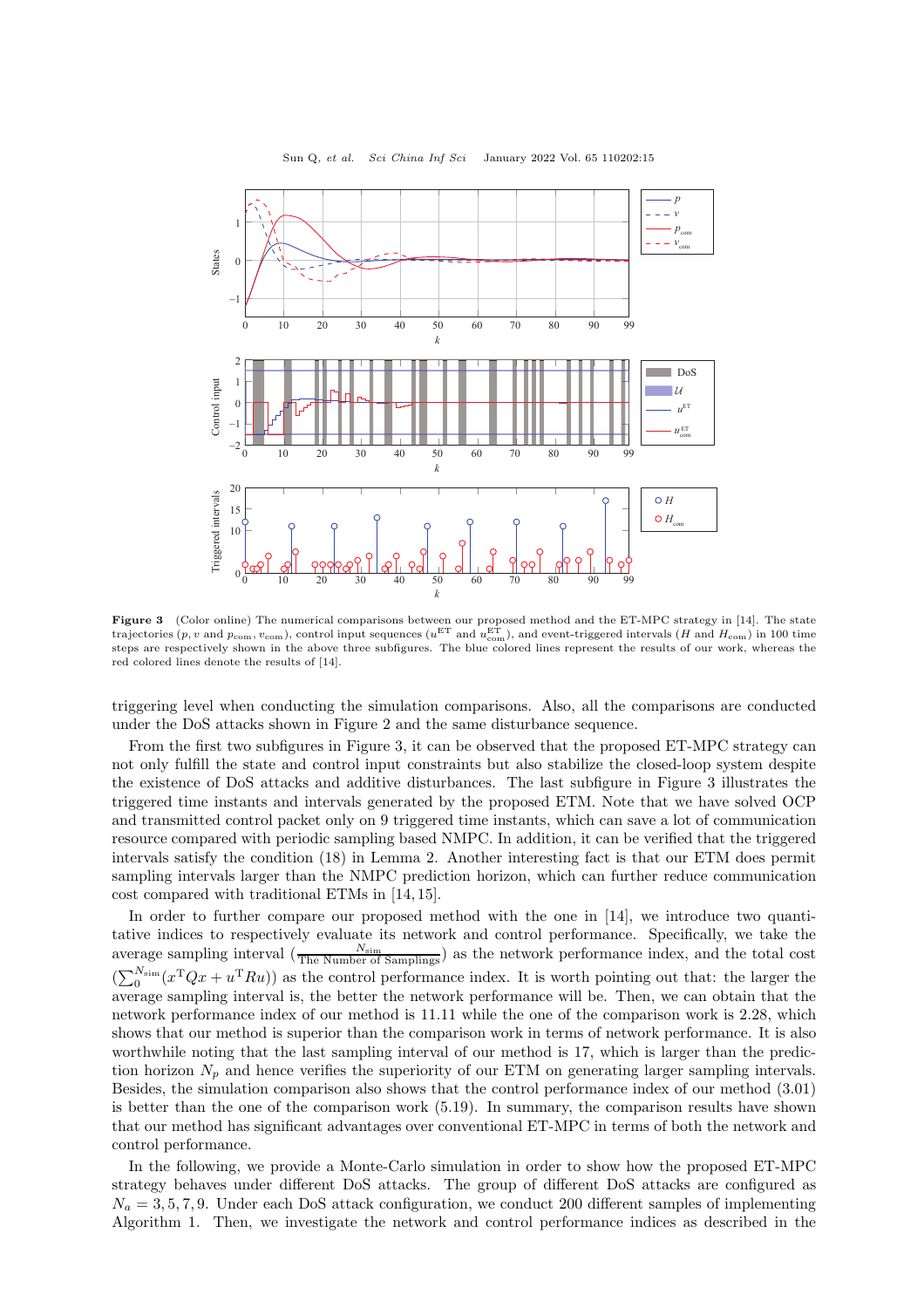<span id="page-15-16"></span>

| $DoS(N_a)$ | Network performance index | Control performance index |
|------------|---------------------------|---------------------------|
| 3          | 13.3733                   | 3.0085                    |
| Ð          | 13.8014                   | 3.0090                    |
| −          | 14.3713                   | 3.0102                    |
|            | 15.6394                   | 3.0127                    |

Table 1 The performance comparison under different DoS attacks

aforementioned. The simulation results are shown in Table [1.](#page-15-16) As seen in Table [1,](#page-15-16) the network performance index increases as  $N_a$  increases, whereas the control performance index increases very slightly as  $N_a$ increases. This interesting result may actually reveal that our proposed resilient ETM contributes more significantly to dealing with DoS attacks. In other words, our proposed ET-MPC tends to sacrifice its network performance to compensate the adverse effect caused by DoS attacks. In addition, the control performance seems to be largely maintained from unreliable communication network without significant performance degradation.

# <span id="page-15-15"></span>7 Conclusion

We have studied the resilient control problem for resource-aware CPSs under duration-constrained DoS attacks and additive disturbances. An event-triggered robust NMPC framework has been proposed to achieve the resilient and resource-aware control objectives. In particular, we have designed an effective packet transmission strategy and a novel robustness constraint to simultaneously deal with DoS attacks and additive disturbances. The recursive feasibility of the NMPC optimization and ISpS of the resulting closed-loop system have been guaranteed with some sufficient conditions. Finally, the effectiveness of the proposed NMPC strategy has been verified by a nonlinear CPS application example. In the future work, we will apply the event-triggered robust NMPC strategy to a more general case where the DoS attacks occur at both the C-A communication channel and the sensor-to-controller (S-C) communication channel.

#### <span id="page-15-0"></span>References

- 1 Colombo A W, Karnouskos S, Kaynak O, et al. Industrial cyberphysical systems: a backbone of the fourth industrial revolution. [IEEE Ind Electron Mag,](https://doi.org/10.1109/MIE.2017.2648857) 2017, 11: 6–16
- <span id="page-15-1"></span>2 Khaitan S K, McCalley J D. Design techniques and applications of cyberphysical systems: a survey. [IEEE Syst J,](https://doi.org/10.1109/JSYST.2014.2322503) 2015, 9: 350–365
- <span id="page-15-2"></span>3 C´ardenas A A, Amin S, Sastry S. Secure control: towards survivable cyber-physical systems. In: Proceedings of the 28th International Conference on Distributed Computing Systems Workshops, Beijing, 2008. 495–500
- <span id="page-15-3"></span>4 Rieger C G, Gertman D I, McQueen M A. Resilient control systems: next generation design research. In: Proceedings of the 2nd Conference on Human System Interactions, Catania, 2009. 632–636
- <span id="page-15-4"></span>5 Dolk V S, Tesi P, de Persis C, et al. Event-triggered control systems under denial-of-service attacks. IEEE Trans Control Netw Syst, 2017, 4: 93–105
- <span id="page-15-5"></span>6 Amin S, C´ardenas A A, Sastry S S. Safe and secure networked control systems under denial-of-service attacks. In: Proceedings of the 12th International Conference on Hybrid Systems: Computation & Control, San Francisco, 2009. 31–45
- <span id="page-15-6"></span>7 Pasqualetti F, Dorfler F, Bullo F. Attack detection and identification in cyber-physical systems. [IEEE Trans Automat Contr,](https://doi.org/10.1109/TAC.2013.2266831) 2013, 58: 2715–2729
- <span id="page-15-7"></span>8 Zhan[g H, Cheng P, Shi L, et al. Optimal denial-of-service attack scheduling with energy constraint.](https://doi.org/10.1109/TAC.2015.2409905) IEEE Trans Automat Contr, 2015, 60: 3023–3028
- 9 Zhang D, Feng G, Shi Y, et al. Physical safety and cyber security analysis of multi-agent systems: a survey of recent advances. [IEEE/CAA J Autom Sin,](https://doi.org/10.1109/JAS.2021.1003820) 2021, 8: 319–333
- 10 Zhang D, Wang Q G, Feng G, et al. A survey on attack detection, estimation and control of industrial cyber—physical systems. ISA Trans, 2021, 116: 1–16
- <span id="page-15-8"></span>11 Zhou C, Hu B, Shi Y, et al. A unified architectural approach for cyberattack-resilient industrial control systems. [Proc IEEE,](https://doi.org/10.1109/JPROC.2020.3034595) 2021, 109: 517–541
- <span id="page-15-9"></span>12 Mayne D Q, Rawlings J B, Rao C V, et al. Constrained model predictive control: stability and optimality. [Automatica,](https://doi.org/10.1016/S0005-1098(99)00214-9) 2000, 36: 789–814
- <span id="page-15-10"></span>13 Gommans T M P, Heemels W P M H. Resource-aware MPC for constrained nonlinear systems: a self-triggered control approach. [Syst Control Lett,](https://doi.org/10.1016/j.sysconle.2015.03.003) 2015, 79: 59–67
- <span id="page-15-11"></span>14 Li H, Shi Y. Event-triggered robust model predictive control of continuous-time nonlinear systems. [Automatica,](https://doi.org/10.1016/j.automatica.2014.03.015) 2014, 50: 1507–1513
- <span id="page-15-12"></span>15 Sun Q, Chen J, Shi Y. Integral-type event-triggered model predictive control of nonlinear systems with additive disturbance. IEEE Trans Cybern, 2020. doi: 10.1109/TCYB.2019.2963141
- <span id="page-15-13"></span>16 Foroush H S, Martinez S. On event-triggered control of linear systems under periodic denial-of-service jamming attacks. In: Proceedings of the 51st IEEE Conference on Decision and Control (CDC), Maui, 2012. 2551–2556
- <span id="page-15-14"></span>17 Hu S, Yue D, Xie X, et al. Resilient event-triggered controller synthesis of networked control systems under periodic DoS jamming attacks. [IEEE Trans Cybern,](https://doi.org/10.1109/TCYB.2018.2861834) 2019, 49: 4271–4281